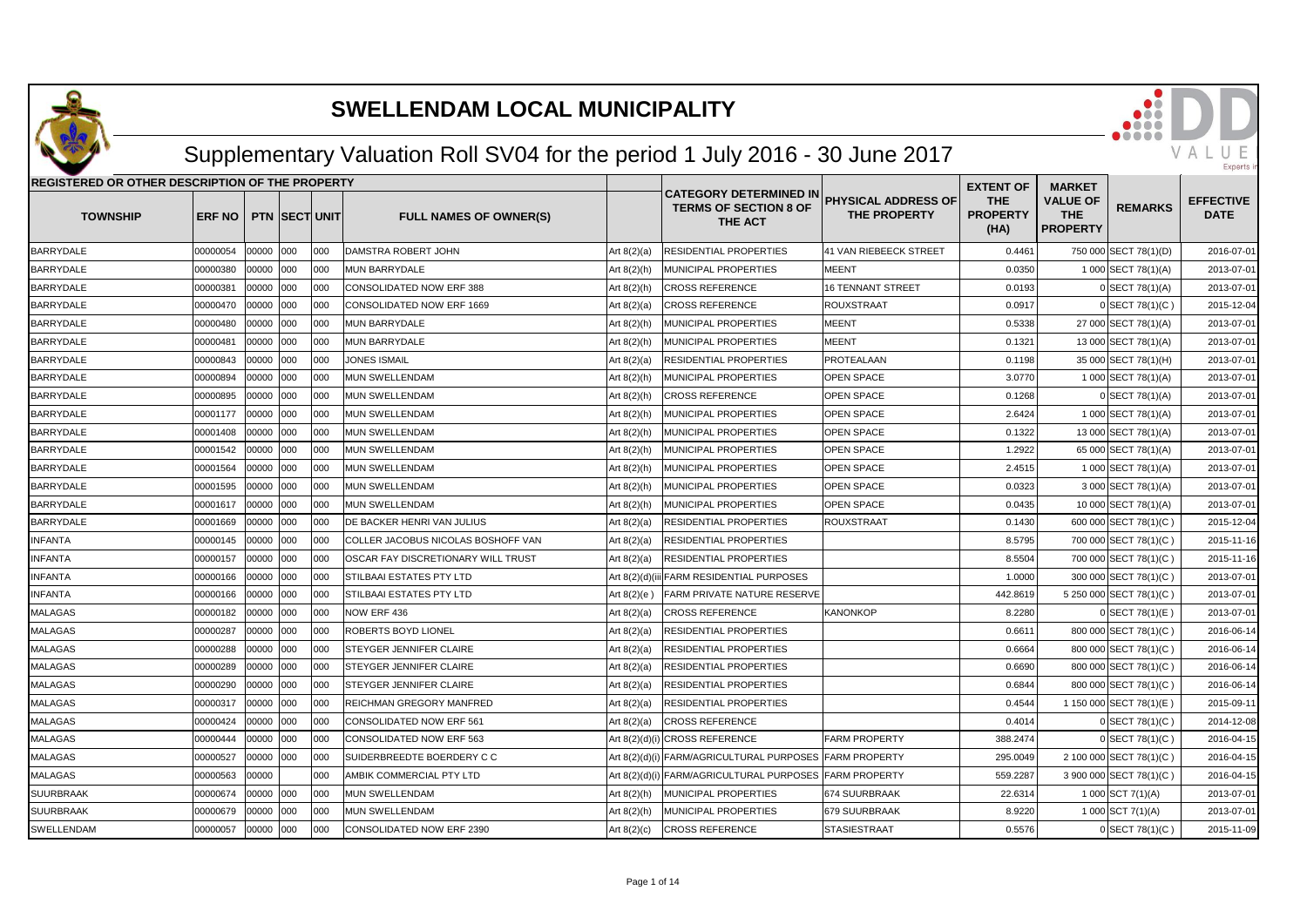

## Supplementary Valuation Roll SV04 for the period 1 July 2016 - 30 June 2017

| REGISTERED OR OTHER DESCRIPTION OF THE PROPERTY |          |       |                      |      |                                               |               |                                                                          |                                                   | <b>EXTENT OF</b>                      | <b>MARKET</b>                                    |                         |                                 |
|-------------------------------------------------|----------|-------|----------------------|------|-----------------------------------------------|---------------|--------------------------------------------------------------------------|---------------------------------------------------|---------------------------------------|--------------------------------------------------|-------------------------|---------------------------------|
| <b>TOWNSHIP</b>                                 | ERF NO   |       | <b>PTN SECT UNIT</b> |      | <b>FULL NAMES OF OWNER(S)</b>                 |               | <b>CATEGORY DETERMINED IN</b><br><b>TERMS OF SECTION 8 OF</b><br>THE ACT | <b>PHYSICAL ADDRESS OF</b><br><b>THE PROPERTY</b> | <b>THE</b><br><b>PROPERTY</b><br>(HA) | <b>VALUE OF</b><br><b>THE</b><br><b>PROPERTY</b> | <b>REMARKS</b>          | <b>EFFECTIVE</b><br><b>DATE</b> |
| SWELLENDAM                                      | 00000058 | 00000 | 000                  | 000  | CONSOLIDATED NOW ERF 2391                     | Art $8(2)(c)$ | <b>CROSS REFERENCE</b>                                                   | <b>STASIESTRAAT</b>                               | 0.3718                                |                                                  | 0 SECT 78(1)(C)         | 2015-11-09                      |
| SWELLENDAM                                      | 00000219 | 00000 | 000                  | 000  | <b>SECONNA LENIE</b>                          | Art $8(2)(a)$ | RESIDENTIAL PROPERTIES                                                   | 42 COOPERSTRAAT                                   | 0.3394                                |                                                  | 440 000 SECT 78(1)(C)   | 2015-11-06                      |
| SWELLENDAM                                      | 00000229 | 00000 | 000                  | 000  | TREU TREVOR PRESTON & CHARMAINE VANESSA       | Art $8(2)(a)$ | RESIDENTIAL PROPERTIES                                                   | <b>COOPERSTRAAT</b>                               | 0.1255                                |                                                  | 190 000 SECT 78(1)(C)   | 2015-01-01                      |
| SWELLENDAM                                      | 00000631 | 00000 | 000                  | 000  | CONSOLIDATED NOW ERF 7914                     | Art $8(2)(c)$ | <b>CROSS REFERENCE</b>                                                   | 217 VOORTREKKERSTRAAT                             | 1.0874                                |                                                  | 0 SECT 78(1)(C)         | 2015-11-09                      |
| SWELLENDAM                                      | 00000633 | 00000 | 000                  | 1000 | <b>CONSOLIDATED NOW ERF 7914</b>              | Art 8(2)(a)   | <b>CROSS REFERENCE</b>                                                   | <b>VOORTREKKERSTRAAT</b>                          | 0.0401                                |                                                  | 0 SECT 78(1)(C)         | 2015-11-09                      |
| SWELLENDAM                                      | 00000682 | 00000 | 000                  | 000  | CONSOLIDATED NOW ERF 7914                     | Art 8(2)(a)   | <b>CROSS REFERENCE</b>                                                   | VOORTREKKERSTRAAT                                 | 0.0673                                |                                                  | 0 SECT 78(1)(C)         | 2015-11-09                      |
| SWELLENDAM                                      | 00001197 | 00000 | 000                  | 000  | <b>MUN SWELLENDAM</b>                         | Art 8(2)(h)   | MUNICIPAL PROPERTIES                                                     |                                                   | 5.0000                                |                                                  | 50 000 SECT 78(1)(A)    | 2013-07-01                      |
| SWELLENDAM                                      | 00001753 | 00000 | 000                  | 000  | CONSOLIDATED NOW ERF 7395                     | Art 8(2)(a)   | <b>CROSS REFERENCE</b>                                                   | 14C VAN ZYLSTRAAT                                 | 0.1000                                |                                                  | 0 SECT 78(1)(C)         | 2016-05-16                      |
| SWELLENDAM                                      | 00001789 | 00000 | 000                  | 000  | <b>NOT REGISTERED</b>                         | Art 8(2)(a)   | <b>CROSS REFERENCE</b>                                                   | <b>VELD KORNET STREET</b>                         | 0.0791                                |                                                  | 0 SECT 78(1)(E)         | 01/07/2013                      |
| SWELLENDAM                                      | 00002066 | 00000 | 000                  | 000  | MUN SWELLENDAM                                | Art 8(2)(h)   | MUNICIPAL PROPERTIES                                                     | <b>BONTEBOKSTRAAT</b>                             | 0.0227                                |                                                  | 1 000 SECT 78(1)(A)     | 2013-07-01                      |
| SWELLENDAM                                      | 00002067 | 00000 | 000                  | 000  | MUN SWELLENDAM                                | Art 8(2)(h)   | MUNICIPAL PROPERTIES                                                     | <b>BONTEBOKSTRAAT</b>                             | 0.0238                                |                                                  | 1 000 SECT 78(1)(A)     | 2013-07-01                      |
| SWELLENDAM                                      | 00002068 | 00000 | 000                  | 000  | MUN SWELLENDAM                                | Art 8(2)(h)   | MUNICIPAL PROPERTIES                                                     | BONTEBOKSTRAAT                                    | 0.0238                                |                                                  | 1 000 SECT 78(1)(A)     | 2013-07-01                      |
| SWELLENDAM                                      | 00002069 | 00000 | 000                  | 1000 | MUN SWELLENDAM                                | Art 8(2)(h)   | MUNICIPAL PROPERTIES                                                     | <b>BONTEBOKSTRAAT</b>                             | 0.0238                                |                                                  | 1 000 SECT 78(1)(A)     | 2013-07-01                      |
| SWELLENDAM                                      | 00002070 | 00000 | 000                  | 1000 | <b>MUN SWELLENDAM</b>                         | Art 8(2)(h)   | <b>MUNICIPAL PROPERTIES</b>                                              | BONTEBOKSTRAAT                                    | 0.0238                                |                                                  | 1 000 SECT 78(1)(A)     | 2013-07-01                      |
| SWELLENDAM                                      | 00002071 | 00000 | 000                  | 000  | <b>MUN SWELLENDAM</b>                         | Art 8(2)(h)   | MUNICIPAL PROPERTIES                                                     | <b>BONTEBOKSTRAAT</b>                             | 0.0238                                |                                                  | 1 000 SECT 78(1)(A)     | 2013-07-01                      |
| SWELLENDAM                                      | 00002072 | 00000 | 000                  | 000  | MUN SWELLENDAM                                | Art 8(2)(h)   | MUNICIPAL PROPERTIES                                                     | <b>BONTEBOKSTRAAT</b>                             | 0.0227                                |                                                  | 1 000 SECT 78(1)(A)     | 2013-07-01                      |
| SWELLENDAM                                      | 00002092 | 00000 | 000                  | 000  | <b>MUN SWELLENDAM</b>                         | Art 8(2)(h)   | MUNICIPAL PROPERTIES                                                     | <b>BONTEBOKSTRAAT</b>                             | 0.3745                                |                                                  | 70 000 SECT 78(1)(A)    | 2013-07-01                      |
| SWELLENDAM                                      | 00002706 | 00000 | 000                  | 000  | <b>KAPP JOHANNES CONRAAD</b>                  | Art $8(2)(a)$ | RESIDENTIAL PROPERTIES                                                   | 7 LINDSTRAAT                                      | 0.0747                                |                                                  | 650 000 SECT 78(1)(D)   | 2016-07-01                      |
| SWELLENDAM                                      | 00002755 | 00000 | 000                  | 000  | <b>BOTHA CHRISTOFFEL JACOBUS</b>              | Art $8(2)(a)$ | RESIDENTIAL PROPERTIES                                                   | 11 VAN OUDTSHOORNWEG                              | 0.3685                                |                                                  | 1 200 000 SECT 78(1)(E) | 2013-07-01                      |
| SWELLENDAM                                      | 00002884 | 00000 | 000                  | 000  | <b>STREICHER SUMARA</b>                       | Art 8(2)(a)   | RESIDENTIAL PROPERTIES                                                   | 3 DELAPORTSTRAAT                                  | 0.2154                                |                                                  | 1 400 000 SECT 78(1)(C) | 2014-04-01                      |
| SWELLENDAM                                      | 00004166 | 00000 | 000                  | 000  | <b>TANROC FARMING CC</b>                      | Art 8(2)(b)   | INDUSTRIAL PROPERTIES                                                    | <b>17 DU TOITSTRAAT</b>                           | 0.2809                                |                                                  | 520 000 SECT 78(1)(A)   | 2013-07-01                      |
| SWELLENDAM                                      | 00004671 | 00000 | 000                  | 000  | CONSOLIDATED NOW ERF 7395                     | Art $8(2)(a)$ | <b>CROSS REFERENCE</b>                                                   | <b>GROENEWALDSTRAAT</b>                           | 0.1900                                |                                                  | 0 SECT 78(1)(C)         | 2016-05-16                      |
| SWELLENDAM                                      | 00004673 | 00000 | 000                  | 1000 | NOW SUBDIVIDED INTO ERVEN 4674-4683           | Art 8(2)(a)   | <b>CROSS REFERENCE</b>                                                   | <b>DELAPORTSTRAAT</b>                             | 0.7460                                |                                                  | $0$ SECT 78(1)(E)       | 2013-07-01                      |
| SWELLENDAM                                      | 00005282 | 00000 | 000                  | 000  | MUN SWELLENDAM                                | Art 8(2)(h)   | MUNICIPAL PROPERTIES                                                     | <b>VOORTREKSTRAAT</b>                             | 0.0801                                |                                                  | 1 000 SECT 78(1)(A)     | 2013-07-01                      |
| SWELLENDAM                                      | 00005866 | 00000 | 000                  | 000  | <b>MUN SWELLENDAM</b>                         | Art 8(2)(h)   | MUNICIPAL PROPERTIES                                                     | VOORTREKSTRAAT                                    | 2.2288                                |                                                  | 223 000 SECT 78(1)(C)   | 2014-11-20                      |
| SWELLENDAM                                      | 00005868 | 00000 | 000                  | 000  | MUN SWELLENDAM                                | Art 8(2)(h)   | MUNICIPAL PROPERTIES                                                     | <b>VOORTREKSTRAAT</b>                             | 0.5832                                |                                                  | 58 000 SECT 78(1)(C)    | 2014-11-20                      |
| SWELLENDAM                                      | 00006026 | 00000 | 000                  | 000  | MUN SWELLENDAM                                | Art 8(2)(h)   | MUNICIPAL PROPERTIES                                                     | <b>VOORTREKSTRAAT</b>                             | 0.0695                                |                                                  | 21 000 SECT 78(1)(A)    | 2013-07-01                      |
| SWELLENDAM                                      | 00006054 | 00000 | 000                  | 000  | <b>MUN SWELLENDAM</b>                         | Art 8(2)(h)   | <b>MUNICIPAL PROPERTIES</b>                                              | <b>VOORTREKSTRAAT</b>                             | 1.1789                                |                                                  | 118 000 SECT 78(1)(C)   | 2013-07-01                      |
| SWELLENDAM                                      | 00006271 | 00000 | 000                  | 000  | <b>MUN SWELLENDAM</b>                         | Art 8(2)(h)   | MUNICIPAL PROPERTIES                                                     | VOORTREKSTRAAT                                    | 3.7938                                |                                                  | 1 000 SECT 78(1)(A)     | 2013-07-01                      |
| SWELLENDAM                                      | 00006495 | 00000 | 000                  | 000  | SOUTH AFRICAN NATIONAL ROADS AGENCY S O C LTD | Art 8(2)(i)   | PSI PROPERTIES                                                           | VOORTREKSTRAAT                                    | 0.0361                                |                                                  | 1 000 SECT 78(1)(C)     | 2015-11-06                      |
| SWELLENDAM                                      | 00006605 | 00000 | 000                  | 000  | <b>NOT REGISTERED</b>                         | Art $8(2)(a)$ | <b>CROSS REFERENCE</b>                                                   | VOORTREKSTRAAT                                    | 0.0323                                |                                                  | 0 SECT 78(1)(E)         | 2013-07-01                      |
| SWELLENDAM                                      | 00006606 | 00000 | 000                  | 1000 | <b>NOT REGISTERED</b>                         | Art 8(2)(a)   | <b>CROSS REFERENCE</b>                                                   | <b>VOORTREKSTRAAT</b>                             | 0.0313                                |                                                  | 0 SECT 78(1)(E)         | 2013-07-01                      |
| SWELLENDAM                                      | 00006607 | 00000 | 000                  | looo | <b>NOT REGISTERED</b>                         | Art $8(2)(a)$ | <b>CROSS REFERENCE</b>                                                   | <b>VOORTREKSTRAAT</b>                             | 0.0309                                |                                                  | $0$ SECT 78(1)(E)       | 2013-07-01                      |

VAL

 $\Box$ Experts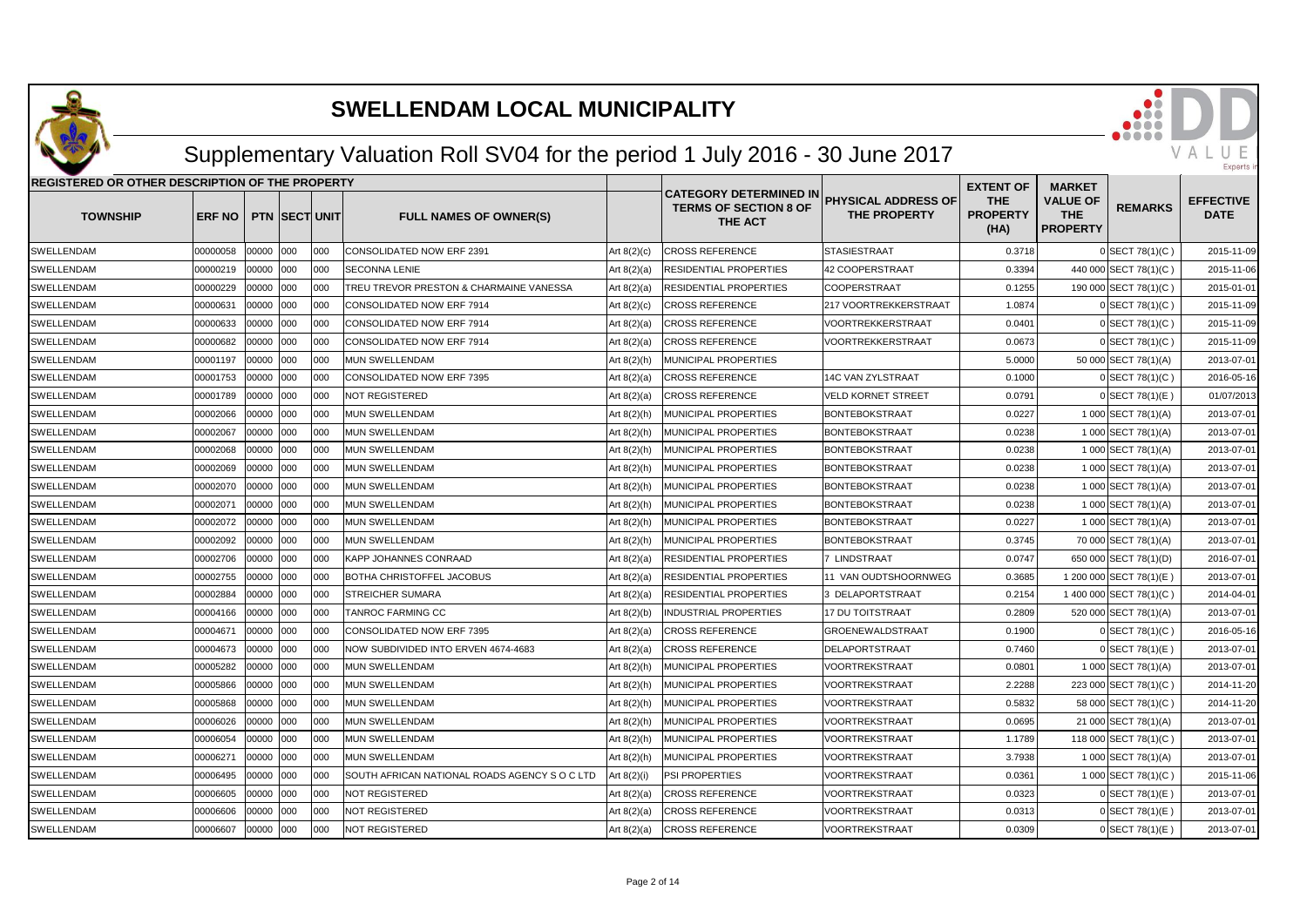

## Supplementary Valuation Roll SV04 for the period 1 July 2016 - 30 June 2017

| REGISTERED OR OTHER DESCRIPTION OF THE PROPERTY |               |           |                      |      |                                 |               |                                                                          |                                            | <b>EXTENT OF</b>                      | <b>MARKET</b>                                    |                         |                                 |
|-------------------------------------------------|---------------|-----------|----------------------|------|---------------------------------|---------------|--------------------------------------------------------------------------|--------------------------------------------|---------------------------------------|--------------------------------------------------|-------------------------|---------------------------------|
| <b>TOWNSHIP</b>                                 | <b>ERF NO</b> |           | <b>PTN SECT UNIT</b> |      | <b>FULL NAMES OF OWNER(S)</b>   |               | <b>CATEGORY DETERMINED IN</b><br><b>TERMS OF SECTION 8 OF</b><br>THE ACT | PHYSICAL ADDRESS OF<br><b>THE PROPERTY</b> | <b>THE</b><br><b>PROPERTY</b><br>(HA) | <b>VALUE OF</b><br><b>THE</b><br><b>PROPERTY</b> | <b>REMARKS</b>          | <b>EFFECTIVE</b><br><b>DATE</b> |
| SWELLENDAM                                      | 00006608      | 00000 000 |                      | 000  | <b>NOT REGISTERED</b>           | Art $8(2)(a)$ | <b>CROSS REFERENCE</b>                                                   | VOORTREKSTRAAT                             | 0.0425                                |                                                  | $0$ SECT 78(1)(E)       | 2013-07-01                      |
| SWELLENDAM                                      | 00006609      | 00000 000 |                      | 000  | <b>NOT REGISTERED</b>           | Art $8(2)(a)$ | <b>CROSS REFERENCE</b>                                                   | VOORTREKSTRAAT                             | 0.0366                                |                                                  | $0$ SECT 78(1)(E)       | 2013-07-01                      |
| SWELLENDAM                                      | 00006610      | 00000 000 |                      | 000  | <b>NOT REGISTERED</b>           | Art $8(2)(a)$ | <b>CROSS REFERENCE</b>                                                   | <b>VOORTREKSTRAAT</b>                      | 0.0360                                |                                                  | $0$ SECT 78(1)(E)       | 2013-07-01                      |
| SWELLENDAM                                      | 00006611      | 00000 000 |                      | 000  | <b>NOT REGISTERED</b>           | Art $8(2)(a)$ | <b>CROSS REFERENCE</b>                                                   | VOORTREKSTRAAT                             | 0.0175                                |                                                  | 0 SECT 78(1)(E)         | 2013-07-01                      |
| SWELLENDAM                                      | 00006612      | 00000 000 |                      | 000  | <b>NOT REGISTERED</b>           | Art $8(2)(a)$ | <b>CROSS REFERENCE</b>                                                   | VOORTREKSTRAAT                             | 0.0616                                |                                                  | 0 SECT 78(1)(E)         | 2013-07-01                      |
| SWELLENDAM                                      | 00006651      | 00000 000 |                      | 000  | <b>NOT REGISTERED</b>           | Art $8(2)(a)$ | <b>CROSS REFERENCE</b>                                                   | VOORTREKSTRAAT                             | 0.0220                                |                                                  | $0$ SECT 78(1)(E)       | 2013-07-01                      |
| SWELLENDAM                                      | 00006652      | 00000 000 |                      | 000  | <b>NOT REGISTERED</b>           | Art $8(2)(a)$ | <b>CROSS REFERENCE</b>                                                   | VOORTREKSTRAAT                             | 0.0215                                |                                                  | $0$ SECT 78(1)(E)       | 2013-07-01                      |
| SWELLENDAM                                      | 00006653      | 00000     | 000                  | 000  | <b>NOT REGISTERED</b>           | Art $8(2)(a)$ | <b>CROSS REFERENCE</b>                                                   | VOORTREKSTRAAT                             | 0.0282                                |                                                  | 0 SECT 78(1)(E)         | 2013-07-01                      |
| SWELLENDAM                                      | 00006654      | 00000     | 000                  | 000  | NOT REGISTERED                  | Art $8(2)(a)$ | <b>CROSS REFERENCE</b>                                                   | VOORTREKSTRAAT                             | 0.0208                                |                                                  | 0 SECT 78(1)(E)         | 2013-07-01                      |
| SWELLENDAM                                      | 00006655      | 00000 000 |                      | 000  | <b>NOT REGISTERED</b>           | Art $8(2)(a)$ | <b>CROSS REFERENCE</b>                                                   | VOORTREKSTRAAT                             | 0.0209                                |                                                  | $0$ SECT 78(1)(E)       | 2013-07-01                      |
| SWELLENDAM                                      | 00006656      | 00000 000 |                      | 000  | <b>NOT REGISTERED</b>           | Art $8(2)(a)$ | <b>CROSS REFERENCE</b>                                                   | VOORTREKSTRAAT                             | 0.0210                                |                                                  | 0 SECT 78(1)(E)         | 2013-07-01                      |
| SWELLENDAM                                      | 00006657      | 00000 000 |                      | 000  | NOT REGISTERED                  | Art $8(2)(a)$ | <b>CROSS REFERENCE</b>                                                   | VOORTREKSTRAAT                             | 0.0208                                |                                                  | $0$ SECT 78(1)(E)       | 2013-07-01                      |
| SWELLENDAM                                      | 00006658      | 00000     | 000                  | 000  | <b>NOT REGISTERED</b>           | Art $8(2)(a)$ | <b>CROSS REFERENCE</b>                                                   | VOORTREKSTRAAT                             | 0.0285                                |                                                  | $0$ SECT 78(1)(E)       | 2013-07-01                      |
| SWELLENDAM                                      | 00006659      | 00000     | 000                  | 000  | NOT REGISTERED                  | Art $8(2)(a)$ | <b>CROSS REFERENCE</b>                                                   | VOORTREKSTRAAT                             | 0.0215                                |                                                  | $0$ SECT 78(1)(E)       | 2013-07-01                      |
| SWELLENDAM                                      | 00006660      | 00000 000 |                      | 000  | <b>NOT REGISTERED</b>           | Art $8(2)(a)$ | <b>CROSS REFERENCE</b>                                                   | VOORTREKSTRAAT                             | 0.0217                                |                                                  | 0 SECT 78(1)(E)         | 2013-07-01                      |
| SWELLENDAM                                      | 00006661      | 00000 000 |                      | 000  | <b>NOT REGISTERED</b>           | Art $8(2)(a)$ | <b>CROSS REFERENCE</b>                                                   | VOORTREKSTRAAT                             | 0.0536                                |                                                  | $0$ SECT 78(1)(E)       | 2013-07-01                      |
| SWELLENDAM                                      | 00006662      | 00000 000 |                      | 1000 | <b>NOT REGISTERED</b>           | Art $8(2)(a)$ | <b>CROSS REFERENCE</b>                                                   | VOORTREKSTRAAT                             | 0.0514                                |                                                  | $0$ SECT 78(1)(E)       | 2013-07-01                      |
| SWELLENDAM                                      | 00006802      | 00000     | 000                  | 000  | CONSOLIDATED NOW ERF 7737       | Art $8(2)(a)$ | <b>CROSS REFERENCE</b>                                                   |                                            | 0.1006                                |                                                  | 0 SECT 78(1)(C)         | 2014-01-01                      |
| SWELLENDAM                                      | 00006816      | 00000     | 000                  | 000  | CONSOLIDATED NOW ERF 7737       | Art $8(2)(a)$ | <b>CROSS REFERENCE</b>                                                   |                                            | 0.1346                                |                                                  | 0 SECT 78(1)(C)         | 2014-01-01                      |
| SWELLENDAM                                      | 00006963      | 00000     | 000                  | 000  | <b>MUN SWELLENDAM</b>           | Art $8(2)(c)$ | MUNICIPAL PROPERTIES                                                     |                                            | 0.0288                                |                                                  | 50 000 SECT 78(1)(C)    | 01/07/2013                      |
| SWELLENDAM                                      | 00006968      | 00000 000 |                      | 000  | <b>MUN SWELLENDAM</b>           | Art $8(2)(c)$ | <b>MUNICIPAL PROPERTIES</b>                                              |                                            | 0.0288                                |                                                  | 50 000 SECT 78(1)(C)    | 01/07/2013                      |
| SWELLENDAM                                      | 00006989      | 00000 000 |                      | 000  | MUN SWELLENDAM                  | Art $8(2)(c)$ | MUNICIPAL PROPERTIES                                                     |                                            | 0.0288                                |                                                  | 50 000 SECT 78(1)(C)    | 01/07/2013                      |
| SWELLENDAM                                      | 00007020      | 00000 000 |                      | 000  | <b>MUN SWELLENDAM</b>           | Art $8(2)(c)$ | MUNICIPAL PROPERTIES                                                     |                                            | 0.0288                                |                                                  | 50 000 SECT 78(1)(C)    | 01/07/2013                      |
| SWELLENDAM                                      | 00007021      | 00000     | 000                  | 000  | <b>MUN SWELLENDAM</b>           | Art $8(2)(c)$ | MUNICIPAL PROPERTIES                                                     |                                            | 0.0288                                |                                                  | 50 000 SECT 78(1)(C)    | 01/07/2013                      |
| SWELLENDAM                                      | 00007326      | 00000 000 |                      | 000  | SPENCER SUSAN CATHERINE         | Art $8(2)(a)$ | RESIDENTIAL PROPERTIES                                                   |                                            | 0.0694                                |                                                  | 600 000 SECT 78(1)(C)   | 2016-05-16                      |
| SWELLENDAM                                      | 00007327      | 00000 000 |                      | 000  | SPENCER MICHAEL CONRAD          | Art $8(2)(a)$ | RESIDENTIAL PROPERTIES                                                   |                                            | 0.0763                                |                                                  | 400 000 SECT 78(1)(C)   | 2016-05-16                      |
| SWELLENDAM                                      | 00007328      | 00000 000 |                      | 000  | <b>SPENCER MICHAEL CONRAD</b>   | Art $8(2)(a)$ | <b>RESIDENTIAL PROPERTIES</b>                                            |                                            | 0.0753                                |                                                  | 100 000 SECT 78(1)(C)   | 2016-05-16                      |
| SWELLENDAM                                      | 00007330      | 00000     | 000                  | 000  | <b>COULSON ROBERT WILLIAM</b>   | Art $8(2)(a)$ | <b>RESIDENTIAL PROPERTIES</b>                                            |                                            | 0.0300                                |                                                  | 20 000 SECT 78(1)(C)    | 2015-02-23                      |
| SWELLENDAM                                      | 00007331      | 00000     | 000                  | 000  | <b>GALOMKIBRIA NESMA</b>        | Art $8(2)(a)$ | RESIDENTIAL PROPERTIES                                                   |                                            | 0.0295                                |                                                  | 20 000 SECT 78(1)(C)    | 2014-11-20                      |
| SWELLENDAM                                      | 00007387      | 00000     | 000                  | 000  | <b>MUN SWELLENDAM</b>           | Art $8(2)(h)$ | MUNICIPAL PROPERTIES                                                     |                                            | 0.0697                                |                                                  | 1 000 SECT 78(1)(c)     | 2014-10-16                      |
| SWELLENDAM                                      | 00007390      | 00000 000 |                      | 000  | JORDAANWYK TRUST                | Art $8(2)(b)$ | <b>INDUSTRIAL PROPERTIES</b>                                             |                                            | 0.7334                                |                                                  | 2 600 000 SECT 78(1)(C) | 2014-10-16                      |
| SWELLENDAM                                      | 00007391      | 00000 000 |                      | 000  | VAN DER MERWE MATTHYS MICHIELSE | Art $8(2)(b)$ | <b>INDUSTRIAL PROPERTIES</b>                                             |                                            | 0.3757                                |                                                  | 375 000 SECT 78(1)(C)   | 2014-10-16                      |
| SWELLENDAM                                      | 00007395      | 00000 000 |                      | 000  | SPENCER MICHAEL CONRAD          | Art $8(2)(a)$ | RESIDENTIAL PROPERTIES                                                   |                                            | 0.0690                                |                                                  | 100 000 SECT 78(1)(C)   | 2016-05-16                      |

VAL

IJ Experts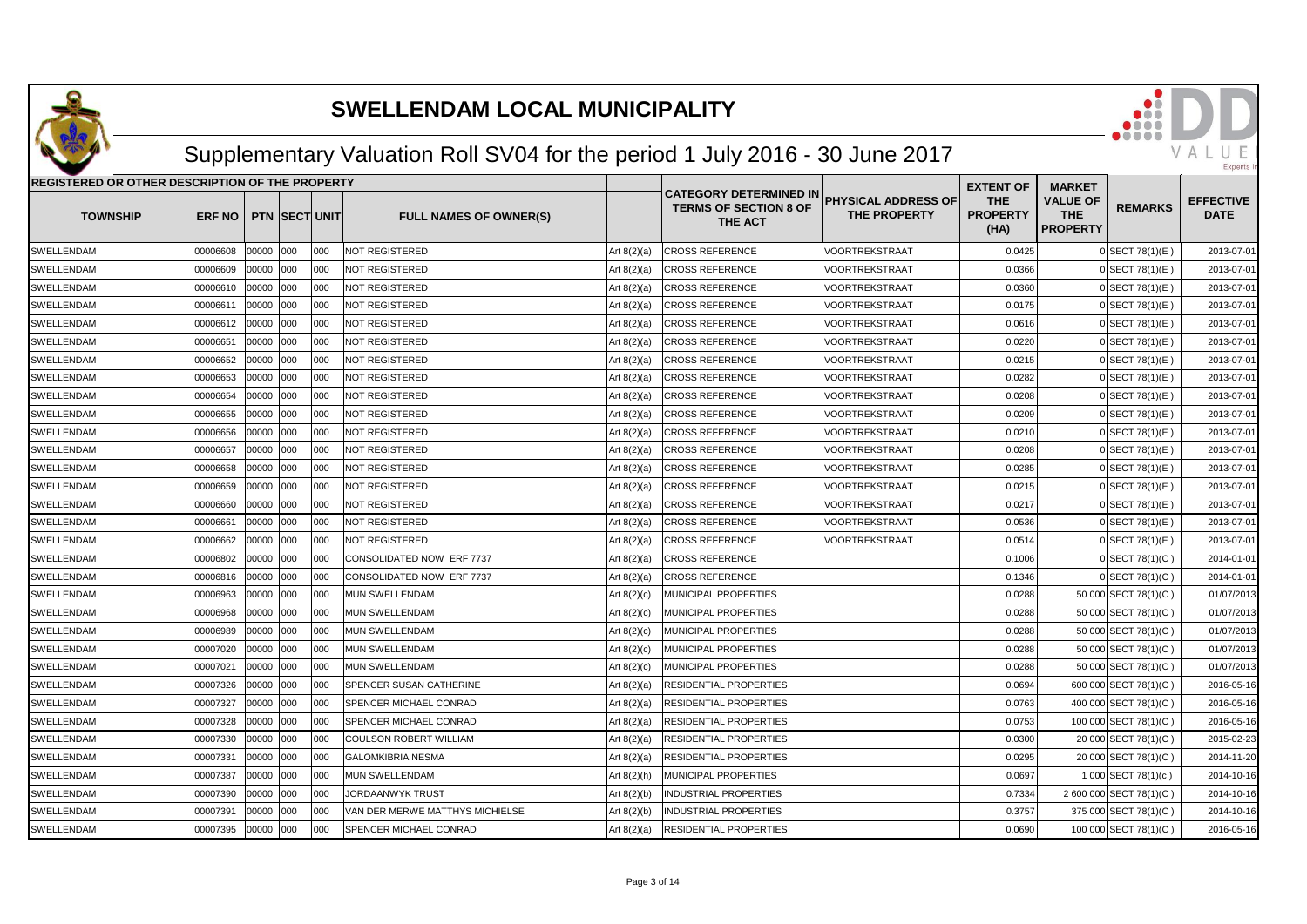

## Supplementary Valuation Roll SV04 for the period 1 July 2016 - 30 June 2017

| REGISTERED OR OTHER DESCRIPTION OF THE PROPERTY |               |            |                      |      |                                    |               |                                                                                                                        | <b>EXTENT OF</b>                      | <b>MARKET</b>                                    |                         |                                 |
|-------------------------------------------------|---------------|------------|----------------------|------|------------------------------------|---------------|------------------------------------------------------------------------------------------------------------------------|---------------------------------------|--------------------------------------------------|-------------------------|---------------------------------|
| <b>TOWNSHIP</b>                                 | <b>ERF NO</b> |            | <b>PTN SECT UNIT</b> |      | <b>FULL NAMES OF OWNER(S)</b>      |               | <b>CATEGORY DETERMINED IN</b><br><b>PHYSICAL ADDRESS OF</b><br><b>TERMS OF SECTION 8 OF</b><br>THE PROPERTY<br>THE ACT | <b>THE</b><br><b>PROPERTY</b><br>(HA) | <b>VALUE OF</b><br><b>THE</b><br><b>PROPERTY</b> | <b>REMARKS</b>          | <b>EFFECTIVE</b><br><b>DATE</b> |
| SWELLENDAM                                      | 00007396      | 0000 000   |                      | looo | <b>MARAIS PIETER ANDRE</b>         | Art $8(2)(a)$ | <b>RESIDENTIAL PROPERTIES</b>                                                                                          | 0.0905                                |                                                  | 850 000 SECT 78(1)(D)   | 2016-07-01                      |
| SWELLENDAM                                      | 00007398      | 00000 000  |                      | 000  | PROVINCIAL GOVERNMENT-WESTERN CAPE | Art $8(2)(g)$ | <b>STATE OWNED</b>                                                                                                     | 3.1553                                |                                                  | 8 000 000 SECT 78(1)(D) | 2014-10-16                      |
| <b>SWELLENDAM</b>                               | 00007440      | 00000 000  |                      | 000  | PRETORIUS MINA                     | Art $8(2)(a)$ | <b>RESIDENTIAL PROPERTIES</b>                                                                                          | 0.0120                                |                                                  | 50 000 SECT 78(1)(C)    | 2016/04/19                      |
| SWELLENDAM                                      | 00007441      | 00000      | 000                  | 000  | BRUYN JAN JOHANNES DE              | Art $8(2)(a)$ | RESIDENTIAL PROPERTIES                                                                                                 | 0.0120                                |                                                  | 50 000 SECT 78(1)(C)    | 2016/04/19                      |
| SWELLENDAM                                      | 00007442      | 00000      | 000                  | 000  | <b>MUN SWELLENDAM</b>              | Art $8(2)(a)$ | RESIDENTIAL PROPERTIES                                                                                                 | 0.0120                                |                                                  | 50 000 SECT 78(1)(C)    |                                 |
| SWELLENDAM                                      | 00007443      | 00000 000  |                      | 000  | MUN SWELLENDAM                     | Art $8(2)(a)$ | RESIDENTIAL PROPERTIES                                                                                                 | 0.0120                                |                                                  | 50 000 SECT 78(1)(C)    |                                 |
| SWELLENDAM                                      | 00007444      | 00000 000  |                      | 000  | LOLIWE NOMASOMI BLOSSOM            | Art $8(2)(a)$ | RESIDENTIAL PROPERTIES                                                                                                 | 0.0120                                |                                                  | 50 000 SECT 78(1)(C)    | 2016/04/19                      |
| SWELLENDAM                                      | 00007445      | 00000 000  |                      | 000  | SLINGERS SOFIE                     | Art 8(2)(a)   | RESIDENTIAL PROPERTIES                                                                                                 | 0.0120                                |                                                  | 50 000 SECT 78(1)(C)    | 2016/04/19                      |
| SWELLENDAM                                      | 00007446      | 00000 000  |                      | 000  | <b>MANEWIL LEA</b>                 | Art $8(2)(a)$ | RESIDENTIAL PROPERTIES                                                                                                 | 0.0120                                |                                                  | 50 000 SECT 78(1)(C)    | 2016/04/19                      |
| SWELLENDAM                                      | 00007447      | 00000 000  |                      | 000  | <b>FIELIES FREEK</b>               | Art $8(2)(a)$ | RESIDENTIAL PROPERTIES                                                                                                 | 0.0120                                |                                                  | 50 000 SECT 78(1)(C)    | 2016/04/19                      |
| SWELLENDAM                                      | 00007448      | 00000 000  |                      | 000  | <b>TYAYI KATRIENA</b>              | Art $8(2)(a)$ | RESIDENTIAL PROPERTIES                                                                                                 | 0.0120                                |                                                  | 50 000 SECT 78(1)(C)    | 2016/04/19                      |
| SWELLENDAM                                      | 00007449      | 00000 000  |                      | 000  | <b>HAJI ZIMASA</b>                 | Art $8(2)(a)$ | RESIDENTIAL PROPERTIES                                                                                                 | 0.0120                                |                                                  | 50 000 SECT 78(1)(C)    | 2016/04/19                      |
| SWELLENDAM                                      | 00007450      | 00000 000  |                      | 000  | NTONINZI NTOMBIVELILE              | Art $8(2)(a)$ | RESIDENTIAL PROPERTIES                                                                                                 | 0.0120                                |                                                  | 50 000 SECT 78(1)(C)    | 2016/04/19                      |
| SWELLENDAM                                      | 00007451      | 00000 000  |                      | 000  | <b>MANUEL LEAH</b>                 | Art $8(2)(a)$ | <b>RESIDENTIAL PROPERTIES</b>                                                                                          | 0.0120                                |                                                  | 50 000 SECT 78(1)(C)    | 2016/04/19                      |
| SWELLENDAM                                      | 00007452      | 00000      | 000                  | 000  | <b>MUN SWELLENDAM</b>              | Art $8(2)(a)$ | RESIDENTIAL PROPERTIES                                                                                                 | 0.0120                                |                                                  | 50 000 SECT 78(1)(C)    |                                 |
| SWELLENDAM                                      | 00007453      | 00000  000 |                      | 000  | <b>ADAMS MAGRIETA</b>              | Art $8(2)(a)$ | RESIDENTIAL PROPERTIES                                                                                                 | 0.0120                                |                                                  | 50 000 SECT 78(1)(C)    | 2016/04/19                      |
| SWELLENDAM                                      | 00007454      | 0000 000   |                      | 000  | NKQAYI NOKHULELA CORNELIA          | Art $8(2)(a)$ | RESIDENTIAL PROPERTIES                                                                                                 | 0.0120                                |                                                  | 50 000 SECT 78(1)(C)    | 2016/04/19                      |
| SWELLENDAM                                      | 00007455      | 0000 000   |                      | 000  | JANTJIES JEANETTE                  | Art $8(2)(a)$ | RESIDENTIAL PROPERTIES                                                                                                 | 0.0120                                |                                                  | 50 000 SECT 78(1)(C)    | 2016/04/19                      |
| SWELLENDAM                                      | 00007456      | 00000 000  |                      | 000  | MTHETHELELI BANGANI                | Art $8(2)(a)$ | RESIDENTIAL PROPERTIES                                                                                                 | 0.0120                                |                                                  | 50 000 SECT 78(1)(C)    | 2016/04/19                      |
| <b>SWELLENDAM</b>                               | 00007457      | 00000 000  |                      | 000  | <b>VERNUS PETRUS</b>               | Art $8(2)(a)$ | RESIDENTIAL PROPERTIES                                                                                                 | 0.0120                                |                                                  | 50 000 SECT 78(1)(C)    | 2016/08/1                       |
| SWELLENDAM                                      | 00007458      | 00000 000  |                      | 000  | <b>GEORGE NICOLAS</b>              | Art $8(2)(a)$ | RESIDENTIAL PROPERTIES                                                                                                 | 0.0120                                |                                                  | 50 000 SECT 78(1)(C)    | 2016/04/19                      |
| SWELLENDAM                                      | 00007459      | 00000 000  |                      | 000  | <b>BLEKI NOMAVA</b>                | Art $8(2)(a)$ | RESIDENTIAL PROPERTIES                                                                                                 | 0.0120                                |                                                  | 50 000 SECT 78(1)(C)    | 2016/08/1                       |
| <b>SWELLENDAM</b>                               | 00007460      | 00000 000  |                      | 000  | KORTJE SOPHIE                      | Art $8(2)(a)$ | RESIDENTIAL PROPERTIES                                                                                                 | 0.0120                                |                                                  | 50 000 SECT 78(1)(C)    | 2016/04/19                      |
| SWELLENDAM                                      | 00007461      | 00000 000  |                      | 000  | KOEKEMOER JIMMIE                   | Art $8(2)(a)$ | RESIDENTIAL PROPERTIES                                                                                                 | 0.0120                                |                                                  | 50 000 SECT 78(1)(C)    | 2016/04/19                      |
| <b>SWELLENDAM</b>                               | 00007462      | 00000      | 000                  | 000  | <b>WEAVERS LIONEL</b>              | Art $8(2)(a)$ | RESIDENTIAL PROPERTIES                                                                                                 | 0.0143                                |                                                  | 50 000 SECT 78(1)(C)    | 2016/08/11                      |
| SWELLENDAM                                      | 00007463      | 00000      | 000                  | 000  | <b>MBOZA KOLEKA</b>                | Art $8(2)(a)$ | RESIDENTIAL PROPERTIES                                                                                                 | 0.0130                                |                                                  | 50 000 SECT 78(1)(C)    | 2016/04/19                      |
| SWELLENDAM                                      | 00007464      | 00000      | 000                  | 000  | HORSBAND ENDRIEKA                  | Art $8(2)(a)$ | RESIDENTIAL PROPERTIES                                                                                                 | 0.0120                                |                                                  | 50 000 SECT 78(1)(C)    | 2016/04/19                      |
| SWELLENDAM                                      | 00007465      | 00000 000  |                      | 000  | <b>SMIT PIET</b>                   | Art $8(2)(a)$ | RESIDENTIAL PROPERTIES                                                                                                 | 0.0120                                |                                                  | 50 000 SECT 78(1)(C)    | 2016/04/19                      |
| SWELLENDAM                                      | 00007466      | 00000 000  |                      | 000  | LIBALA MOJOYINI                    | Art $8(2)(a)$ | RESIDENTIAL PROPERTIES                                                                                                 | 0.0144                                |                                                  | 50 000 SECT 78(1)(C)    | 2016/04/19                      |
| SWELLENDAM                                      | 00007467      | 00000 000  |                      | 000  | MANCIYA MARY ZUKISWA               | Art $8(2)(a)$ | RESIDENTIAL PROPERTIES                                                                                                 | 0.0144                                |                                                  | 50 000 SECT 78(1)(C)    | 2016/04/19                      |
| <b>SWELLENDAM</b>                               | 00007468      | 00000  000 |                      | 000  | MARITZ JEREMIAH                    | Art $8(2)(a)$ | RESIDENTIAL PROPERTIES                                                                                                 | 0.0120                                |                                                  | 50 000 SECT 78(1)(C)    | 2016/04/19                      |
| SWELLENDAM                                      | 00007469      | 00000 000  |                      | 000  | WAAL DAWID DE                      | Art $8(2)(a)$ | RESIDENTIAL PROPERTIES                                                                                                 | 0.0120                                |                                                  | 50 000 SECT 78(1)(C)    | 2016/04/19                      |
| SWELLENDAM                                      | 00007470      | 00000 000  |                      | 000  | WINDVOGEL ROSELINE                 | Art $8(2)(a)$ | RESIDENTIAL PROPERTIES                                                                                                 | 0.0130                                |                                                  | 50 000 SECT 78(1)(C)    | 2016/04/19                      |

VALU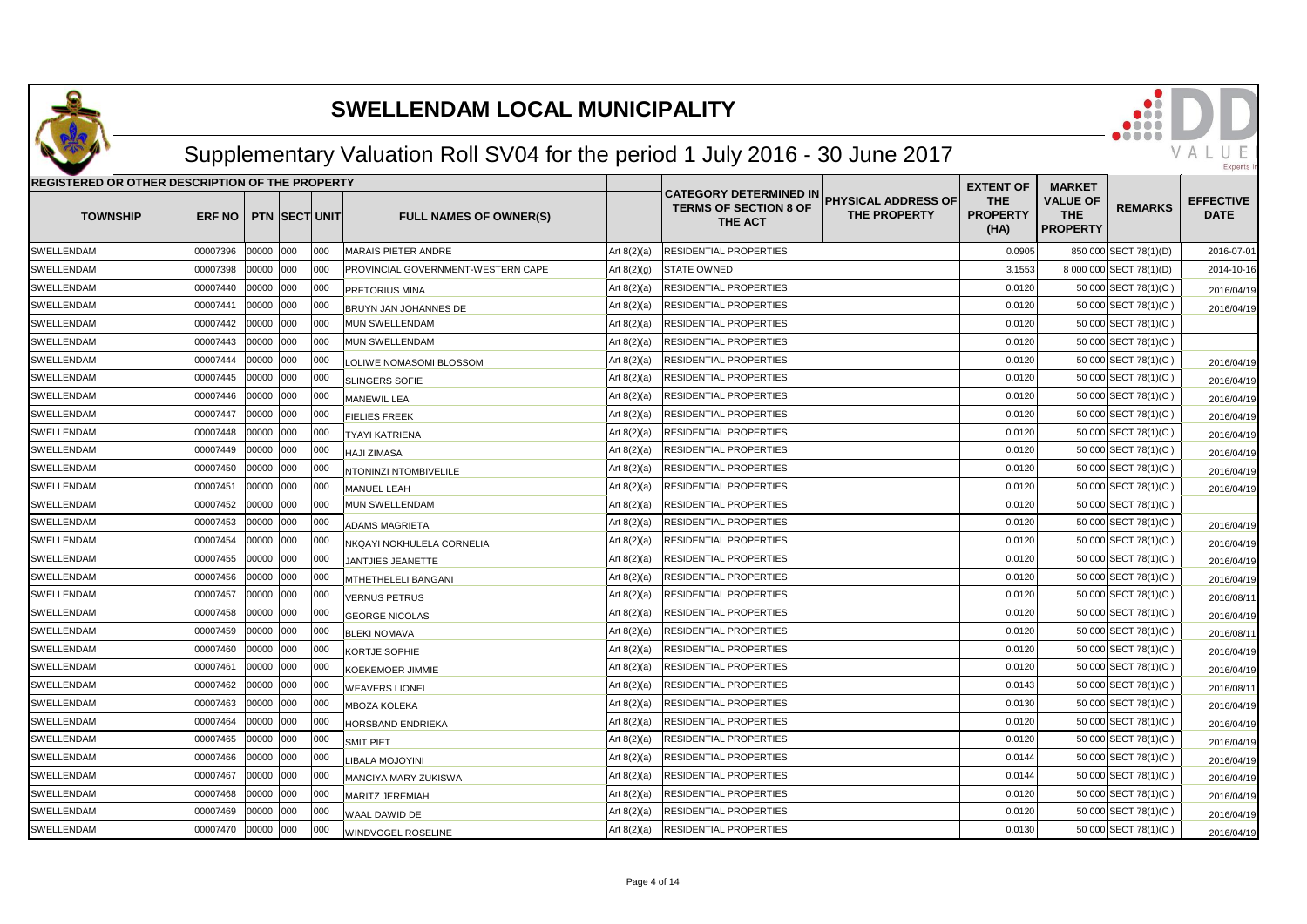

## Supplementary Valuation Roll SV04 for the period 1 July 2016 - 30 June 2017

| REGISTERED OR OTHER DESCRIPTION OF THE PROPERTY |          |           |                      |      |                                  |               |                                                                          |                                            | <b>EXTENT OF</b>                      | <b>MARKET</b>                                    |                      |                                 |
|-------------------------------------------------|----------|-----------|----------------------|------|----------------------------------|---------------|--------------------------------------------------------------------------|--------------------------------------------|---------------------------------------|--------------------------------------------------|----------------------|---------------------------------|
| <b>TOWNSHIP</b>                                 | ERF NO   |           | <b>PTN SECT UNIT</b> |      | <b>FULL NAMES OF OWNER(S)</b>    |               | <b>CATEGORY DETERMINED IN</b><br><b>TERMS OF SECTION 8 OF</b><br>THE ACT | PHYSICAL ADDRESS OF<br><b>THE PROPERTY</b> | <b>THE</b><br><b>PROPERTY</b><br>(HA) | <b>VALUE OF</b><br><b>THE</b><br><b>PROPERTY</b> | <b>REMARKS</b>       | <b>EFFECTIVE</b><br><b>DATE</b> |
| SWELLENDAM                                      | 00007471 | 00000 000 |                      | 000  | HARTNICK CHRISTO ANDREW HERMANUS | Art $8(2)(a)$ | RESIDENTIAL PROPERTIES                                                   |                                            | 0.0130                                |                                                  | 50 000 SECT 78(1)(C) | 2016/04/19                      |
| SWELLENDAM                                      | 00007472 | 00000 000 |                      | 000  | <b>MTYANGA NOWASE ADELAIDE</b>   | Art $8(2)(a)$ | RESIDENTIAL PROPERTIES                                                   |                                            | 0.0120                                |                                                  | 50 000 SECT 78(1)(C) | 2016/04/19                      |
| SWELLENDAM                                      | 00007473 | 00000 000 |                      | 000  | <b>MAPHILA NONDWE FELICIA</b>    | Art $8(2)(a)$ | RESIDENTIAL PROPERTIES                                                   |                                            | 0.0120                                |                                                  | 50 000 SECT 78(1)(C) | 2016/04/19                      |
| SWELLENDAM                                      | 00007474 | 00000 000 |                      | 000  | <b>JANSEN ANDRIES</b>            | Art $8(2)(a)$ | RESIDENTIAL PROPERTIES                                                   |                                            | 0.0144                                |                                                  | 50 000 SECT 78(1)(C) | 2016/04/19                      |
| SWELLENDAM                                      | 00007475 | 00000 000 |                      | 000  | ARENDSE AGNEW WILLIAM            | Art $8(2)(a)$ | RESIDENTIAL PROPERTIES                                                   |                                            | 0.0144                                |                                                  | 50 000 SECT 78(1)(C) | 2016/04/19                      |
| SWELLENDAM                                      | 00007476 | 00000 000 |                      | 000  | <b>COETZEE GERTRUIDA</b>         | Art $8(2)(a)$ | RESIDENTIAL PROPERTIES                                                   |                                            | 0.0120                                |                                                  | 50 000 SECT 78(1)(C) | 2016/04/19                      |
| SWELLENDAM                                      | 00007477 | 00000 000 |                      | 000  | <b>JOUBERT PETRUS</b>            | Art $8(2)(a)$ | RESIDENTIAL PROPERTIES                                                   |                                            | 0.0120                                |                                                  | 50 000 SECT 78(1)(C) | 2016/08/12                      |
| SWELLENDAM                                      | 00007478 | 00000     | 000                  | 000  | NOMADLUKA NOSOPHELO              | Art $8(2)(a)$ | RESIDENTIAL PROPERTIES                                                   |                                            | 0.0130                                |                                                  | 50 000 SECT 78(1)(C) | 2016/04/19                      |
| SWELLENDAM                                      | 00007479 | 00000     | 000                  | 000  | LOBI MFUNDELENI                  | Art $8(2)(a)$ | RESIDENTIAL PROPERTIES                                                   |                                            | 0.0130                                |                                                  | 50 000 SECT 78(1)(C) | 2016/04/19                      |
| SWELLENDAM                                      | 00007480 | 00000     | 000                  | 000  | <b>SAKUJIKA SAMUEL</b>           | Art $8(2)(a)$ | RESIDENTIAL PROPERTIES                                                   |                                            | 0.0120                                |                                                  | 50 000 SECT 78(1)(C) | 2016/04/19                      |
| SWELLENDAM                                      | 00007481 | 00000 000 |                      | 000  | <b>BASTIAN MAUREEN</b>           | Art $8(2)(a)$ | RESIDENTIAL PROPERTIES                                                   |                                            | 0.0120                                |                                                  | 50 000 SECT 78(1)(C) | 2016/04/19                      |
| SWELLENDAM                                      | 00007482 | 00000 000 |                      | 000  | <b>QHEKEZA FEZEKISA</b>          | Art $8(2)(a)$ | RESIDENTIAL PROPERTIES                                                   |                                            | 0.0144                                |                                                  | 50 000 SECT 78(1)(C) | 2016/04/19                      |
| SWELLENDAM                                      | 00007483 | 00000 000 |                      | 000  | SWARTS SUSANNA JUANITA           | Art $8(2)(a)$ | RESIDENTIAL PROPERTIES                                                   |                                            | 0.0144                                |                                                  | 50 000 SECT 78(1)(C) | 2016/04/19                      |
| SWELLENDAM                                      | 00007484 | 00000 000 |                      | 000  | CONRADIE CALWYN ANDREW           | Art $8(2)(a)$ | RESIDENTIAL PROPERTIES                                                   |                                            | 0.0120                                |                                                  | 50 000 SECT 78(1)(C) | 2016/04/19                      |
| SWELLENDAM                                      | 00007485 | 00000     | 000                  | 000  | MADOLO FUNDILE MLUNGISI          | Art $8(2)(a)$ | RESIDENTIAL PROPERTIES                                                   |                                            | 0.0120                                |                                                  | 50 000 SECT 78(1)(C) | 2016/04/19                      |
| SWELLENDAM                                      | 00007486 | 00000     | 000                  | 000  | NDLABI NTOMBIZODUMO              | Art $8(2)(a)$ | RESIDENTIAL PROPERTIES                                                   |                                            | 0.0130                                |                                                  | 50 000 SECT 78(1)(C) | 2016/04/19                      |
| SWELLENDAM                                      | 00007487 | 00000 000 |                      | 000  | <b>SLINGERS EMMELIE</b>          | Art $8(2)(a)$ | RESIDENTIAL PROPERTIES                                                   |                                            | 0.0130                                |                                                  | 50 000 SECT 78(1)(C) | 2016/04/19                      |
| SWELLENDAM                                      | 00007488 | 00000 000 |                      | 000  | <b>MABHOZA PRINCESS</b>          | Art $8(2)(a)$ | RESIDENTIAL PROPERTIES                                                   |                                            | 0.0120                                |                                                  | 50 000 SECT 78(1)(C) | 2016/04/19                      |
| SWELLENDAM                                      | 00007489 | 00000 000 |                      | 1000 | NDLELENI MBEKO                   | Art 8(2)(a)   | RESIDENTIAL PROPERTIES                                                   |                                            | 0.0120                                |                                                  | 50 000 SECT 78(1)(C) | 2016/04/19                      |
| SWELLENDAM                                      | 00007490 | 00000 000 |                      | 000  | <b>MQADI ZIMASA</b>              | Art 8(2)(a)   | RESIDENTIAL PROPERTIES                                                   |                                            | 0.0144                                |                                                  | 50 000 SECT 78(1)(C) | 2016/04/19                      |
| SWELLENDAM                                      | 00007491 | 00000     | 000                  | 000  | JACOBS ADRE JEPHREY              | Art 8(2)(a)   | RESIDENTIAL PROPERTIES                                                   |                                            | 0.0144                                |                                                  | 50 000 SECT 78(1)(C) | 2016/04/19                      |
| SWELLENDAM                                      | 00007492 | 00000     | 000                  | 000  | <b>ADAMS ANTHEA</b>              | Art 8(2)(a)   | RESIDENTIAL PROPERTIES                                                   |                                            | 0.0120                                |                                                  | 50 000 SECT 78(1)(C) | 2016/04/19                      |
| SWELLENDAM                                      | 00007493 | 00000 000 |                      | 000  | ROSSOUW JULIANA CHRISTELLA       | Art $8(2)(a)$ | RESIDENTIAL PROPERTIES                                                   |                                            | 0.0120                                |                                                  | 50 000 SECT 78(1)(C) | 2016/04/19                      |
| SWELLENDAM                                      | 00007494 | 00000 000 |                      | 000  | MATTHYSEN BONETHA COLINE         | Art $8(2)(a)$ | RESIDENTIAL PROPERTIES                                                   |                                            | 0.0130                                |                                                  | 50 000 SECT 78(1)(C) | 2016/04/19                      |
| SWELLENDAM                                      | 00007495 | 00000 000 |                      | 000  | <b>PIETERSE DEON ABRAHAM</b>     | Art $8(2)(a)$ | RESIDENTIAL PROPERTIES                                                   |                                            | 0.0154                                |                                                  | 50 000 SECT 78(1)(C) | 2016/04/19                      |
| SWELLENDAM                                      | 00007496 | 00000 000 |                      | 000  | FRADIE ROMANDO BRIANLEY          | Art $8(2)(a)$ | RESIDENTIAL PROPERTIES                                                   |                                            | 0.0154                                |                                                  | 50 000 SECT 78(1)(C) | 2016/04/19                      |
| SWELLENDAM                                      | 00007497 | 00000     | 000                  | 000  | HANSEN FREDERICO FRANSICO        | Art $8(2)(a)$ | RESIDENTIAL PROPERTIES                                                   |                                            | 0.0154                                |                                                  | 50 000 SECT 78(1)(C) | 2016/04/19                      |
| SWELLENDAM                                      | 00007498 | 00000     | 000                  | 000  | MAPOMPO ZWELETHU                 | Art $8(2)(a)$ | RESIDENTIAL PROPERTIES                                                   |                                            | 0.0154                                |                                                  | 50 000 SECT 78(1)(C) | 2016/04/19                      |
| SWELLENDAM                                      | 00007499 | 00000 000 |                      | 000  | OERSON JOHANNES                  | Art $8(2)(a)$ | RESIDENTIAL PROPERTIES                                                   |                                            | 0.0154                                |                                                  | 50 000 SECT 78(1)(C) | 2016/04/19                      |
| SWELLENDAM                                      | 00007500 | 00000 000 |                      | 000  | <b>BOOYSEN JONATHAN ALLEN</b>    | Art $8(2)(a)$ | RESIDENTIAL PROPERTIES                                                   |                                            | 0.0154                                |                                                  | 50 000 SECT 78(1)(C) | 2016/04/19                      |
| SWELLENDAM                                      | 00007501 | 00000 000 |                      | 000  | SAMPSON THERESA MAGDALENA        | Art $8(2)(a)$ | RESIDENTIAL PROPERTIES                                                   |                                            | 0.0154                                |                                                  | 50 000 SECT 78(1)(C) | 2016/04/19                      |
| SWELLENDAM                                      | 00007502 | 00000     | 000                  | 000  | WEE WILLEM DE                    | Art $8(2)(a)$ | RESIDENTIAL PROPERTIES                                                   |                                            | 0.0154                                |                                                  | 50 000 SECT 78(1)(C) | 2016/04/19                      |
| SWELLENDAM                                      | 00007503 | 00000     | 000                  | 000  | <b>GERTSE ANNA</b>               | Art $8(2)(a)$ | RESIDENTIAL PROPERTIES                                                   |                                            | 0.0154                                |                                                  | 50 000 SECT 78(1)(C) | 2016/04/19                      |

VAL

IJ Experts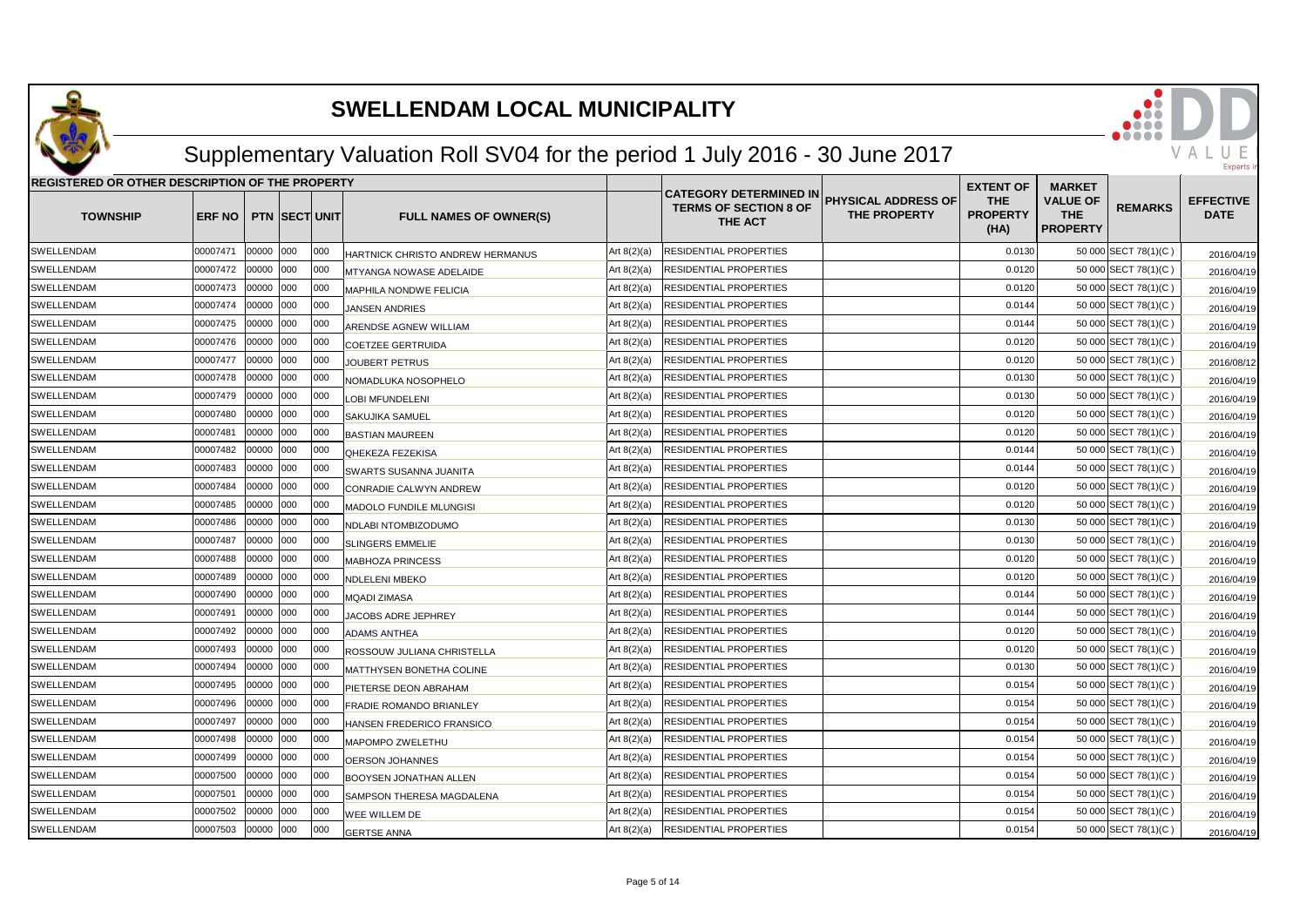

## Supplementary Valuation Roll SV04 for the period 1 July 2016 - 30 June 2017

| REGISTERED OR OTHER DESCRIPTION OF THE PROPERTY |               |       |                      |     |                                       |               |                                                                          |                                                   | <b>EXTENT OF</b>                      | <b>MARKET</b>                                    |                      |                                 |
|-------------------------------------------------|---------------|-------|----------------------|-----|---------------------------------------|---------------|--------------------------------------------------------------------------|---------------------------------------------------|---------------------------------------|--------------------------------------------------|----------------------|---------------------------------|
| <b>TOWNSHIP</b>                                 | <b>ERF NO</b> |       | <b>PTN SECT UNIT</b> |     | <b>FULL NAMES OF OWNER(S)</b>         |               | <b>CATEGORY DETERMINED IN</b><br><b>TERMS OF SECTION 8 OF</b><br>THE ACT | <b>PHYSICAL ADDRESS OF</b><br><b>THE PROPERTY</b> | <b>THE</b><br><b>PROPERTY</b><br>(HA) | <b>VALUE OF</b><br><b>THE</b><br><b>PROPERTY</b> | <b>REMARKS</b>       | <b>EFFECTIVE</b><br><b>DATE</b> |
| <b>SWELLENDAM</b>                               | 00007504      | 00000 | 000                  | 000 | ROSSOUW MARIA                         | Art $8(2)(a)$ | RESIDENTIAL PROPERTIES                                                   |                                                   | 0.0154                                |                                                  | 50 000 SECT 78(1)(C) | 2016/04/19                      |
| <b>SWELLENDAM</b>                               | 00007505      | 00000 | 000                  | 000 | MAKHALA NOMVELISO                     | Art $8(2)(a)$ | RESIDENTIAL PROPERTIES                                                   |                                                   | 0.0154                                |                                                  | 50 000 SECT 78(1)(C) | 2016/04/19                      |
| <b>SWELLENDAM</b>                               | 00007506      | 00000 | 000                  | 000 | <b>MUN SWELLENDAM</b>                 | Art $8(2)(h)$ | MUNICIPAL PROPERTIES                                                     |                                                   | 0.0593                                |                                                  | 18 000 SECT 78(1)(C) |                                 |
| SWELLENDAM                                      | 00007507      | 00000 | 000                  | 000 | MUN SWELLENDAM                        | Art $8(2)(h)$ | MUNICIPAL PROPERTIES                                                     |                                                   | 0.0575                                |                                                  | 18 000 SECT 78(1)(C) |                                 |
| SWELLENDAM                                      | 00007508      | 00000 | 000                  | 000 | TEMMERS GERHARDUS JACOBUS             | Art $8(2)(a)$ | RESIDENTIAL PROPERTIES                                                   |                                                   | 0.0154                                |                                                  | 50 000 SECT 78(1)(C) | 2016/04/19                      |
| <b>SWELLENDAM</b>                               | 00007509      | 00000 | 000                  | 000 | <b>MORKEL GERTRUIDA</b>               | Art $8(2)(a)$ | RESIDENTIAL PROPERTIES                                                   |                                                   | 0.0154                                |                                                  | 50 000 SECT 78(1)(C) | 2016/04/19                      |
| SWELLENDAM                                      | 00007510      | 00000 | 000                  | 000 | <b>MZELE NTOMBIKAYISE</b>             | Art $8(2)(a)$ | RESIDENTIAL PROPERTIES                                                   |                                                   | 0.0154                                |                                                  | 50 000 SECT 78(1)(C) | 2016/08/12                      |
| SWELLENDAM                                      | 00007511      | 00000 | 000                  | 000 | <b>TAKS ELIZABETH</b>                 | Art $8(2)(a)$ | RESIDENTIAL PROPERTIES                                                   |                                                   | 0.0154                                |                                                  | 50 000 SECT 78(1)(C) | 2016/04/19                      |
| SWELLENDAM                                      | 00007512      | 00000 | 000                  | 000 | <b>MARTHINUS THERESA</b>              | Art $8(2)(a)$ | RESIDENTIAL PROPERTIES                                                   |                                                   | 0.0154                                |                                                  | 50 000 SECT 78(1)(C) | 2016/04/19                      |
| SWELLENDAM                                      | 00007513      | 00000 | 000                  | 000 | <b>ROSSOUW THERESA PATRICIA</b>       | Art $8(2)(a)$ | RESIDENTIAL PROPERTIES                                                   |                                                   | 0.0154                                |                                                  | 50 000 SECT 78(1)(C) | 2016/04/19                      |
| <b>SWELLENDAM</b>                               | 00007514      | 00000 | 000                  | 000 | <b>PRETORIUS WESLEY</b>               | Art $8(2)(a)$ | RESIDENTIAL PROPERTIES                                                   |                                                   | 0.0154                                |                                                  | 50 000 SECT 78(1)(C) | 2016/04/19                      |
| SWELLENDAM                                      | 00007515      | 00000 | 000                  | 000 | <b>AGUS SOFIE</b>                     | Art $8(2)(a)$ | RESIDENTIAL PROPERTIES                                                   |                                                   | 0.0154                                |                                                  | 50 000 SECT 78(1)(C) | 2016/04/19                      |
| SWELLENDAM                                      | 00007516      | 00000 | 000                  | 000 | WINDVOGEL JAN                         | Art $8(2)(a)$ | RESIDENTIAL PROPERTIES                                                   |                                                   | 0.0154                                |                                                  | 50 000 SECT 78(1)(C) | 2016/08/12                      |
| SWELLENDAM                                      | 00007517      | 00000 | 000                  | 000 | <b>GELDERBLOM JANINE</b>              | Art $8(2)(a)$ | RESIDENTIAL PROPERTIES                                                   |                                                   | 0.0154                                |                                                  | 50 000 SECT 78(1)(C) | 2016/04/19                      |
| SWELLENDAM                                      | 00007518      | 00000 | 000                  | 000 | MUN SWELLENDAM                        | Art $8(2)(a)$ | RESIDENTIAL PROPERTIES                                                   |                                                   | 0.0154                                |                                                  | 50 000 SECT 78(1)(C) |                                 |
| SWELLENDAM                                      | 00007519      | 00000 | 000                  | 000 | MUN SWELLENDAM                        | Art $8(2)(a)$ | RESIDENTIAL PROPERTIES                                                   |                                                   | 0.0151                                |                                                  | 50 000 SECT 78(1)(C) |                                 |
| SWELLENDAM                                      | 00007520      | 00000 | 000                  | 000 | <b>VALELO PHUMLA</b>                  | Art $8(2)(a)$ | RESIDENTIAL PROPERTIES                                                   |                                                   | 0.0151                                |                                                  | 50 000 SECT 78(1)(C) | 2016/04/18                      |
| SWELLENDAM                                      | 00007521      | 00000 | 000                  | 000 | SYLVESTER GERHARD ARNOL               | Art $8(2)(a)$ | RESIDENTIAL PROPERTIES                                                   |                                                   | 0.0151                                |                                                  | 50 000 SECT 78(1)(C) | 2016/04/19                      |
| SWELLENDAM                                      | 00007522      | 00000 | 000                  | 000 | <b>FILANDER MARIO</b>                 | Art $8(2)(a)$ | RESIDENTIAL PROPERTIES                                                   |                                                   | 0.015'                                |                                                  | 50 000 SECT 78(1)(C) | 2016/04/19                      |
| SWELLENDAM                                      | 00007523      | 00000 | 000                  | 000 | MARTIN ROZAN LUCINDA                  | Art $8(2)(a)$ | RESIDENTIAL PROPERTIES                                                   |                                                   | 0.015'                                |                                                  | 50 000 SECT 78(1)(C) | 2016/08/12                      |
| SWELLENDAM                                      | 00007524      | 00000 | 000                  | 000 | <b>GOLIATH JANNIE JOHANNES</b>        | Art $8(2)(a)$ | RESIDENTIAL PROPERTIES                                                   |                                                   | 0.015'                                |                                                  | 50 000 SECT 78(1)(C) | 2016/04/19                      |
| SWELLENDAM                                      | 00007525      | 00000 | 000                  | 000 | XAKATHA SIMPHIWE CLEMENT              | Art $8(2)(a)$ | RESIDENTIAL PROPERTIES                                                   |                                                   | 0.015'                                |                                                  | 50 000 SECT 78(1)(C) | 2016/08/12                      |
| SWELLENDAM                                      | 00007526      | 00000 | 000                  | 000 | <b>COULSEN QUINTIN</b>                | Art $8(2)(a)$ | RESIDENTIAL PROPERTIES                                                   |                                                   | 0.0151                                |                                                  | 50 000 SECT 78(1)(C) | 2016/04/19                      |
| <b>SWELLENDAM</b>                               | 00007527      | 00000 | 000                  | 000 | <b>BEYERS GERIT</b>                   | Art $8(2)(a)$ | RESIDENTIAL PROPERTIES                                                   |                                                   | 0.015'                                |                                                  | 50 000 SECT 78(1)(C) | 2016/04/19                      |
| SWELLENDAM                                      | 00007528      | 00000 | 000                  | 000 | JOSEPH JACKQUINE RINOVAN ABRAHAM      | Art $8(2)(a)$ | RESIDENTIAL PROPERTIES                                                   |                                                   | 0.015'                                |                                                  | 50 000 SECT 78(1)(C) | 2016/08/12                      |
| <b>SWELLENDAM</b>                               | 00007529      | 00000 | 000                  | 000 | <b>MUN SWELLENDAM</b>                 | Art $8(2)(a)$ | RESIDENTIAL PROPERTIES                                                   |                                                   | 0.015'                                |                                                  | 50 000 SECT 78(1)(C) |                                 |
| SWELLENDAM                                      | 00007530      | 00000 | 000                  | 000 | <b>MGCOTYELWA MORRIAT MTHETHELELI</b> | Art $8(2)(a)$ | RESIDENTIAL PROPERTIES                                                   |                                                   | 0.015'                                |                                                  | 50 000 SECT 78(1)(C) | 2016/08/11                      |
| SWELLENDAM                                      | 00007531      | 00000 | 000                  | 000 | AMSTERDAM ROZEL                       | Art $8(2)(a)$ | RESIDENTIAL PROPERTIES                                                   |                                                   | 0.0151                                |                                                  | 50 000 SECT 78(1)(C) | 2016/08/11                      |
| <b>SWELLENDAM</b>                               | 00007532      | 00000 | 000                  | 000 | NKGAUDI PATRICK                       | Art $8(2)(a)$ | RESIDENTIAL PROPERTIES                                                   |                                                   | 0.0138                                |                                                  | 50 000 SECT 78(1)(C) | 2016/08/1                       |
| SWELLENDAM                                      | 00007533      | 00000 | 000                  | 000 | MTYANGA ZINGISWA                      | Art $8(2)(a)$ | RESIDENTIAL PROPERTIES                                                   |                                                   | 0.0138                                |                                                  | 50 000 SECT 78(1)(C) | 2016/08/1                       |
| SWELLENDAM                                      | 00007534      | 00000 | 000                  | 000 | SAKUBE ANDILE                         | Art $8(2)(a)$ | RESIDENTIAL PROPERTIES                                                   |                                                   | 0.0151                                |                                                  | 50 000 SECT 78(1)(C) | 2016/08/1                       |
| SWELLENDAM                                      | 00007535      | 00000 | 000                  | 000 | WEE RYAN WILBUR DE                    | Art 8(2)(a)   | RESIDENTIAL PROPERTIES                                                   |                                                   | 0.015'                                |                                                  | 50 000 SECT 78(1)(C) | 2016/08/11                      |
| SWELLENDAM                                      | 00007536      | 00000 | 000                  | 000 | <b>BOYCE MLUNGISI</b>                 | Art $8(2)(a)$ | RESIDENTIAL PROPERTIES                                                   |                                                   | 0.0151                                |                                                  | 50 000 SECT 78(1)(C) | 2016/08/11                      |

VALU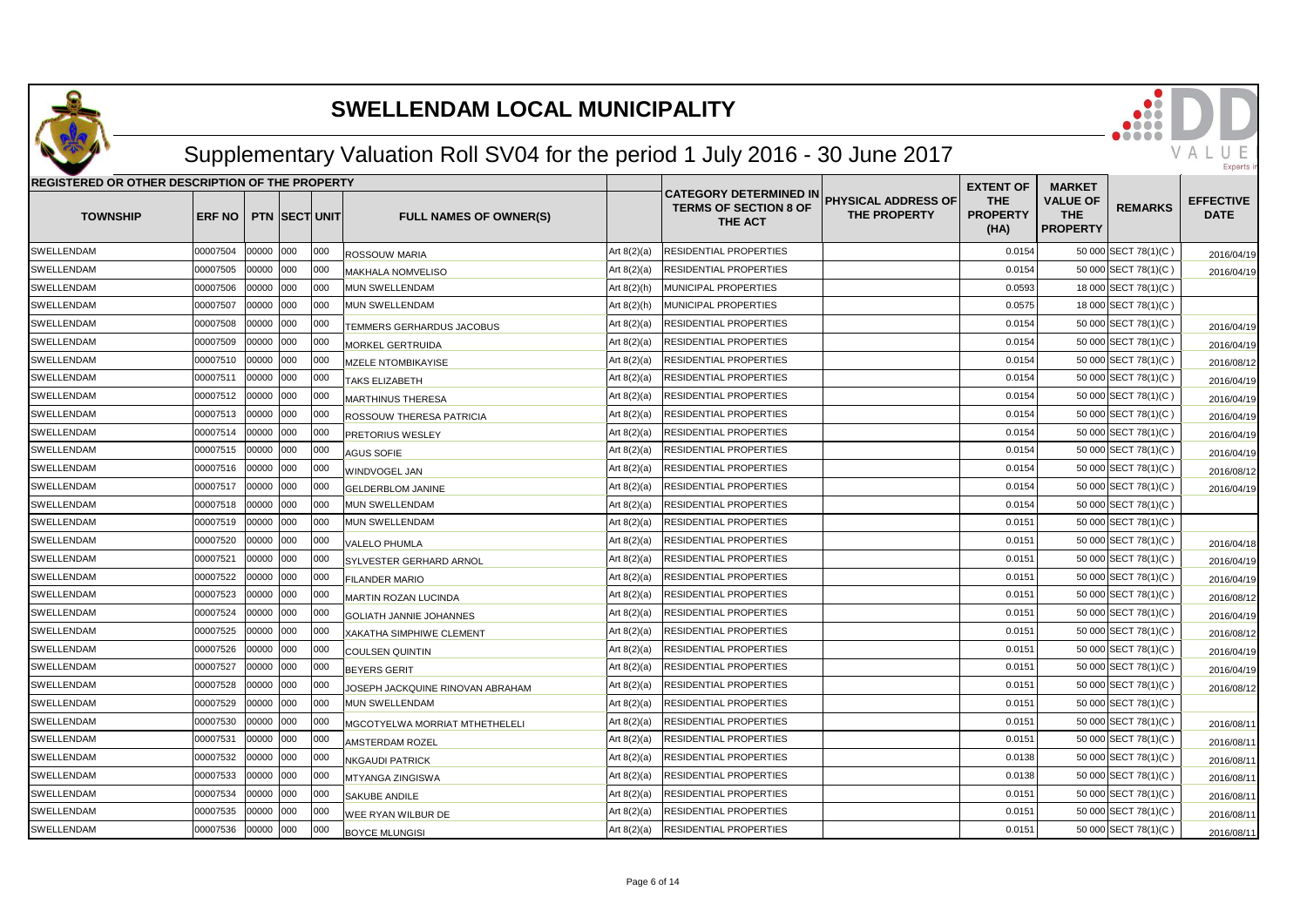

## Supplementary Valuation Roll SV04 for the period 1 July 2016 - 30 June 2017

| <b>REGISTERED OR OTHER DESCRIPTION OF THE PROPERTY</b> |          |           |                      |      |                               |               | <b>EXTENT OF</b>                                                         | <b>MARKET</b>                              |                                       |                                                  |                      |                                 |
|--------------------------------------------------------|----------|-----------|----------------------|------|-------------------------------|---------------|--------------------------------------------------------------------------|--------------------------------------------|---------------------------------------|--------------------------------------------------|----------------------|---------------------------------|
| <b>TOWNSHIP</b>                                        | ERF NO   |           | <b>PTN SECT UNIT</b> |      | <b>FULL NAMES OF OWNER(S)</b> |               | <b>CATEGORY DETERMINED IN</b><br><b>TERMS OF SECTION 8 OF</b><br>THE ACT | <b>PHYSICAL ADDRESS OF</b><br>THE PROPERTY | <b>THE</b><br><b>PROPERTY</b><br>(HA) | <b>VALUE OF</b><br><b>THE</b><br><b>PROPERTY</b> | <b>REMARKS</b>       | <b>EFFECTIVE</b><br><b>DATE</b> |
| SWELLENDAM                                             | 00007537 | 00000     | 000                  | 000  | MSWELI NOKUZOLA               | Art $8(2)(a)$ | RESIDENTIAL PROPERTIES                                                   |                                            | 0.015'                                |                                                  | 50 000 SECT 78(1)(C) | 2016/08/11                      |
| SWELLENDAM                                             | 00007538 | 00000     | 000                  | 000  | MAPIPA NOKUBONGA              | Art $8(2)(a)$ | RESIDENTIAL PROPERTIES                                                   |                                            | 0.015'                                |                                                  | 50 000 SECT 78(1)(C) | 2016/08/11                      |
| <b>SWELLENDAM</b>                                      | 00007539 | 00000 000 |                      | 000  | NALENJI NOMAPHELO             | Art $8(2)(a)$ | RESIDENTIAL PROPERTIES                                                   |                                            | 0.015'                                |                                                  | 50 000 SECT 78(1)(C) | 2016/08/11                      |
| SWELLENDAM                                             | 00007540 | 00000     | 000                  | 000  | HARTZENBERG ELRISIA           | Art $8(2)(a)$ | RESIDENTIAL PROPERTIES                                                   |                                            | 0.015'                                |                                                  | 50 000 SECT 78(1)(C) | 2016/08/1                       |
| SWELLENDAM                                             | 00007541 | 00000     | 000                  | 000  | LUBAMBO PETROS                | Art $8(2)(a)$ | RESIDENTIAL PROPERTIES                                                   |                                            | 0.0152                                |                                                  | 50 000 SECT 78(1)(C) | 2016/08/1                       |
| SWELLENDAM                                             | 00007542 | 00000     | 000                  | 000  | SOMPOFU THOBELA               | Art $8(2)(a)$ | RESIDENTIAL PROPERTIES                                                   |                                            | 0.0150                                |                                                  | 50 000 SECT 78(1)(C) | 2016/08/1                       |
| SWELLENDAM                                             | 00007543 | 00000     | 000                  | 000  | <b>MTINJWA NOMFANELEKO</b>    | Art $8(2)(a)$ | RESIDENTIAL PROPERTIES                                                   |                                            | 0.015'                                |                                                  | 50 000 SECT 78(1)(C) | 2016/08/1                       |
| SWELLENDAM                                             | 00007544 | 00000     | 000                  | 000  | MTONISWA MAWETHU              | Art $8(2)(a)$ | RESIDENTIAL PROPERTIES                                                   |                                            | 0.015'                                |                                                  | 50 000 SECT 78(1)(C) | 2016/08/11                      |
| SWELLENDAM                                             | 00007545 | 00000     | 000                  | 1000 | <b>MUN SWELLENDAM</b>         | Art $8(2)(a)$ | RESIDENTIAL PROPERTIES                                                   |                                            | 0.015'                                |                                                  | 50 000 SECT 78(1)(C) |                                 |
| SWELLENDAM                                             | 00007546 | 00000     | 000                  | 000  | MUN SWELLENDAM                | Art 8(2)(a)   | RESIDENTIAL PROPERTIES                                                   |                                            | 0.015'                                |                                                  | 50 000 SECT 78(1)(C) |                                 |
| SWELLENDAM                                             | 00007547 | 00000     | 000                  | 000  | ADAMS EROUT LEON              | Art $8(2)(a)$ | RESIDENTIAL PROPERTIES                                                   |                                            | 0.015'                                |                                                  | 50 000 SECT 78(1)(C) | 2016/08/12                      |
| SWELLENDAM                                             | 00007548 | 00000     | 000                  | 000  | SATIRA TREVOT THOMAS          | Art $8(2)(a)$ | RESIDENTIAL PROPERTIES                                                   |                                            | 0.015'                                |                                                  | 50 000 SECT 78(1)(C) | 2016/08/12                      |
| SWELLENDAM                                             | 00007549 | 00000     | 000                  | 000  | PIETERSEN WILLIAM             | Art $8(2)(a)$ | RESIDENTIAL PROPERTIES                                                   |                                            | 0.0151                                |                                                  | 50 000 SECT 78(1)(C) | 2016/08/12                      |
| <b>SWELLENDAM</b>                                      | 00007550 | 00000     | 000                  | 000  | <b>SEM NOPELO SEMA</b>        | Art $8(2)(a)$ | RESIDENTIAL PROPERTIES                                                   |                                            | 0.0151                                |                                                  | 50 000 SECT 78(1)(C) | 2016/08/12                      |
| SWELLENDAM                                             | 00007551 | 00000     | 000                  | 000  | MBIKO NTOMBIZANELE            | Art $8(2)(a)$ | RESIDENTIAL PROPERTIES                                                   |                                            | 0.015'                                |                                                  | 50 000 SECT 78(1)(C) | 2016/08/12                      |
| <b>SWELLENDAM</b>                                      | 00007552 | 00000     | 000                  | 000  | NQXONGWENI SIPHO              | Art $8(2)(a)$ | RESIDENTIAL PROPERTIES                                                   |                                            | 0.015'                                |                                                  | 50 000 SECT 78(1)(C) | 2016/08/12                      |
| SWELLENDAM                                             | 00007553 | 00000     | 000                  | 000  | JILI THOKOZA ROMANUS NICHOLAS | Art 8(2)(a)   | RESIDENTIAL PROPERTIES                                                   |                                            | 0.015'                                |                                                  | 50 000 SECT 78(1)(C) | 2016/08/12                      |
| SWELLENDAM                                             | 00007554 | 00000     | 000                  | 000  | KOYI MLULEKI                  | Art $8(2)(a)$ | RESIDENTIAL PROPERTIES                                                   |                                            | 0.015'                                |                                                  | 50 000 SECT 78(1)(C) | 2016/08/12                      |
| <b>SWELLENDAM</b>                                      | 00007555 | 00000     | 000                  | 000  | PATEKILE NOMAYANDA            | Art $8(2)(a)$ | RESIDENTIAL PROPERTIES                                                   |                                            | 0.015'                                |                                                  | 50 000 SECT 78(1)(C) | 2016/08/12                      |
| SWELLENDAM                                             | 00007556 | 00000     | 000                  | 000  | GIGI MZUKISI DAVID            | Art $8(2)(a)$ | RESIDENTIAL PROPERTIES                                                   |                                            | 0.015'                                |                                                  | 50 000 SECT 78(1)(C) | 2016/08/15                      |
| <b>SWELLENDAM</b>                                      | 00007557 | 00000     | 000                  | looo | NDUKU NONKOLISEKO             | Art 8(2)(a)   | RESIDENTIAL PROPERTIES                                                   |                                            | 0.0138                                |                                                  | 50 000 SECT 78(1)(C) | 2016/08/12                      |
| SWELLENDAM                                             | 00007558 | 00000     | 000                  | 000  | MOQATOSELI THIYEKA            | Art 8(2)(a)   | RESIDENTIAL PROPERTIES                                                   |                                            | 0.0130                                |                                                  | 50 000 SECT 78(1)(C) | 2016/08/11                      |
| SWELLENDAM                                             | 00007559 | 00000     | 000                  | 000  | FRANCKE JULIANA               | Art 8(2)(a)   | RESIDENTIAL PROPERTIES                                                   |                                            | 0.0120                                |                                                  | 50 000 SECT 78(1)(C) | 2016/08/11                      |
| SWELLENDAM                                             | 00007560 | 00000     | 000                  | 000  | <b>NGCAPUKA SIVUYILE</b>      | Art $8(2)(a)$ | RESIDENTIAL PROPERTIES                                                   |                                            | 0.0119                                |                                                  | 50 000 SECT 78(1)(C) | 2016/08/11                      |
| SWELLENDAM                                             | 00007561 | 00000     | 000                  | 000  | MSWAZI NOLUTHANDO             | Art $8(2)(a)$ | RESIDENTIAL PROPERTIES                                                   |                                            | 0.0146                                |                                                  | 50 000 SECT 78(1)(C) | 2016/08/11                      |
| SWELLENDAM                                             | 00007562 | 00000     | 000                  | 000  | MOTHIBEDI WILLIAM LETHOLA     | Art $8(2)(a)$ | RESIDENTIAL PROPERTIES                                                   |                                            | 0.0145                                |                                                  | 50 000 SECT 78(1)(C) | 2016/04/19                      |
| SWELLENDAM                                             | 00007563 | 00000     | 000                  | 000  | WINDVOGEL MARIE               | Art $8(2)(a)$ | RESIDENTIAL PROPERTIES                                                   |                                            | 0.0119                                |                                                  | 50 000 SECT 78(1)(C) | 2016/04/19                      |
| SWELLENDAM                                             | 00007564 | 00000     | 000                  | 000  | <b>XHAPHA FUNDISIOLE</b>      | Art $8(2)(a)$ | RESIDENTIAL PROPERTIES                                                   |                                            | 0.0120                                |                                                  | 50 000 SECT 78(1)(C) | 2016/04/19                      |
| SWELLENDAM                                             | 00007565 | 00000     | 000                  | 000  | VENT DESIRIE DENNEBEU VAN DER | Art $8(2)(a)$ | RESIDENTIAL PROPERTIES                                                   |                                            | 0.013'                                |                                                  | 50 000 SECT 78(1)(C) | 2016/04/19                      |
| SWELLENDAM                                             | 00007566 | 00000     | 000                  | 000  | RUITERS NIKOLAAS              | Art $8(2)(a)$ | RESIDENTIAL PROPERTIES                                                   |                                            | 0.013'                                |                                                  | 50 000 SECT 78(1)(C) | 2016/04/19                      |
| SWELLENDAM                                             | 00007567 | 00000     | 000                  | 000  | SIMONO NDILISA NOWINTER       | Art $8(2)(a)$ | RESIDENTIAL PROPERTIES                                                   |                                            | 0.0120                                |                                                  | 50 000 SECT 78(1)(C) | 2016/04/19                      |
| SWELLENDAM                                             | 00007568 | 00000     | 000                  | 000  | MUN SWELLENDAM                | Art $8(2)(a)$ | RESIDENTIAL PROPERTIES                                                   |                                            | 0.0119                                |                                                  | 50 000 SECT 78(1)(C) |                                 |
| SWELLENDAM                                             | 00007569 | 00000     | 000                  | 000  | ROSSOUW SOLLY                 | Art $8(2)(a)$ | RESIDENTIAL PROPERTIES                                                   |                                            | 0.0145                                |                                                  | 50 000 SECT 78(1)(C) | 2016/04/19                      |

VAL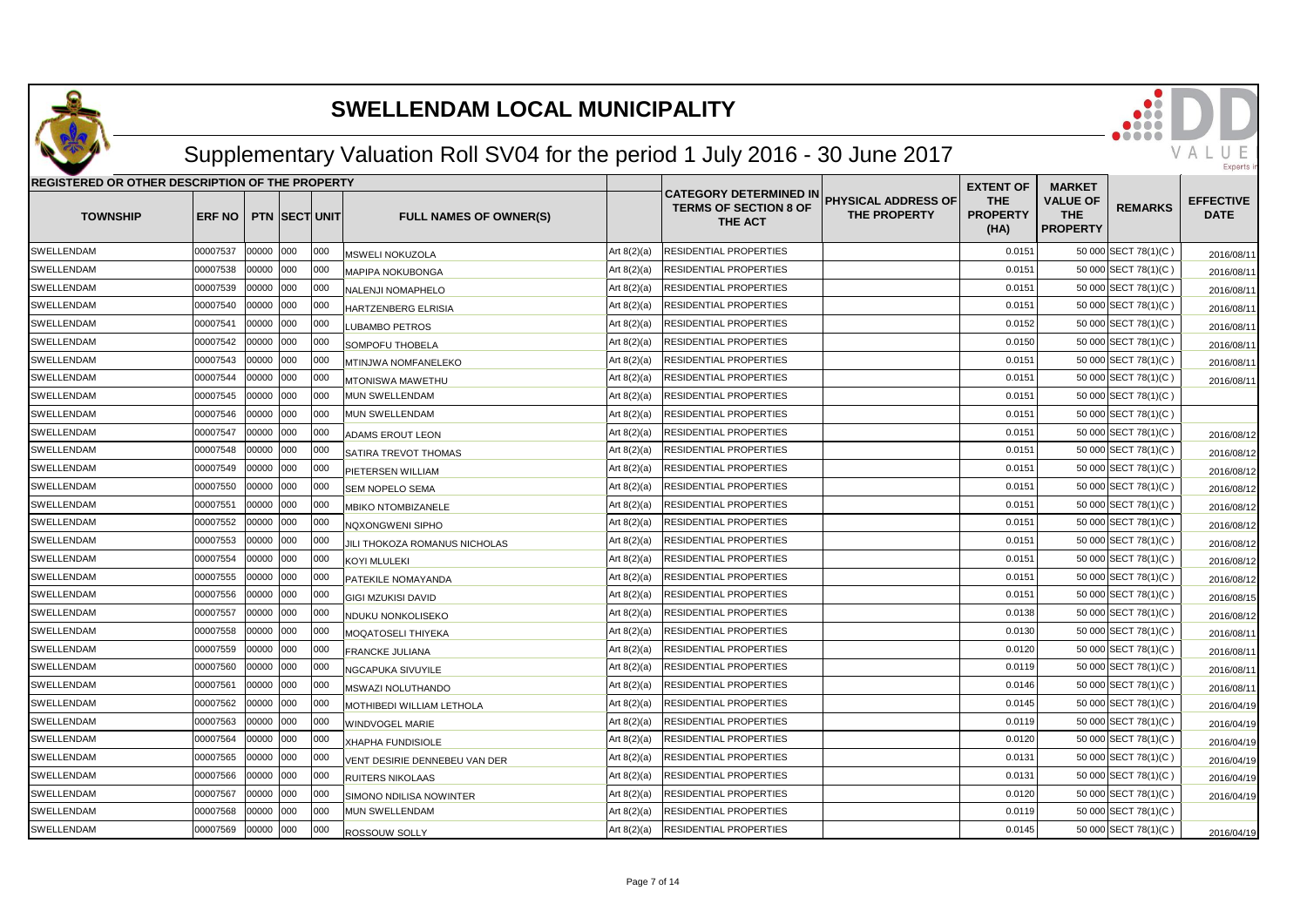

## Supplementary Valuation Roll SV04 for the period 1 July 2016 - 30 June 2017

| <b>REGISTERED OR OTHER DESCRIPTION OF THE PROPERTY</b> |                |       |                      |      |                               |               |                                                                          |                                            | <b>EXTENT OF</b>                      | <b>MARKET</b>                                    |                      |                                 |
|--------------------------------------------------------|----------------|-------|----------------------|------|-------------------------------|---------------|--------------------------------------------------------------------------|--------------------------------------------|---------------------------------------|--------------------------------------------------|----------------------|---------------------------------|
| <b>TOWNSHIP</b>                                        | ERF NO         |       | <b>PTN SECT UNIT</b> |      | <b>FULL NAMES OF OWNER(S)</b> |               | <b>CATEGORY DETERMINED IN</b><br><b>TERMS OF SECTION 8 OF</b><br>THE ACT | <b>PHYSICAL ADDRESS OF</b><br>THE PROPERTY | <b>THE</b><br><b>PROPERTY</b><br>(HA) | <b>VALUE OF</b><br><b>THE</b><br><b>PROPERTY</b> | <b>REMARKS</b>       | <b>EFFECTIVE</b><br><b>DATE</b> |
| SWELLENDAM                                             | 00007570       | 00000 | 000                  | 000  | <b>ROSSOUW MARIA</b>          | Art $8(2)(a)$ | RESIDENTIAL PROPERTIES                                                   |                                            | 0.0144                                |                                                  | 50 000 SECT 78(1)(C) | 2016/04/19                      |
| SWELLENDAM                                             | 00007571       | 00000 | 000                  | 000  | <b>JANSEN ERIKA</b>           | Art $8(2)(a)$ | RESIDENTIAL PROPERTIES                                                   |                                            | 0.0120                                |                                                  | 50 000 SECT 78(1)(C) | 2016/04/19                      |
| <b>SWELLENDAM</b>                                      | 00007572       | 00000 | 000                  | 000  | BEZUIDENHOUT JOHANNA          | Art $8(2)(a)$ | RESIDENTIAL PROPERTIES                                                   |                                            | 0.0120                                |                                                  | 50 000 SECT 78(1)(C) | 2016/04/19                      |
| SWELLENDAM                                             | 00007573       | 00000 | 000                  | 000  | <b>GERTSE MARIA</b>           | Art $8(2)(a)$ | RESIDENTIAL PROPERTIES                                                   |                                            | 0.013'                                |                                                  | 50 000 SECT 78(1)(C) | 2016/04/19                      |
| SWELLENDAM                                             | 00007574       | 00000 | 000                  | 000  | <b>TYINDYI CAROLINE</b>       | Art $8(2)(a)$ | RESIDENTIAL PROPERTIES                                                   |                                            | 0.0120                                |                                                  | 50 000 SECT 78(1)(C) | 2016/08/1                       |
| SWELLENDAM                                             | 00007575       | 00000 | 000                  | 000  | <b>NTLEKISO THEMBEKILE</b>    | Art $8(2)(a)$ | RESIDENTIAL PROPERTIES                                                   |                                            | 0.0120                                |                                                  | 50 000 SECT 78(1)(C) | 2016/04/19                      |
| SWELLENDAM                                             | 00007576       | 00000 | 000                  | 000  | <b>CIVATHA NONKOLISO</b>      | Art $8(2)(a)$ | RESIDENTIAL PROPERTIES                                                   |                                            | 0.0126                                |                                                  | 50 000 SECT 78(1)(C) | 2016/08/1                       |
| SWELLENDAM                                             | 00007577       | 00000 | 000                  | 000  | <b>JEJANA STEVEN</b>          | Art $8(2)(a)$ | RESIDENTIAL PROPERTIES                                                   |                                            | 0.0200                                |                                                  | 50 000 SECT 78(1)(C) | 2016/08/1                       |
| SWELLENDAM                                             | 00007578       | 00000 | 000                  | 000  | XONYWA SIKHUMBUZO ISAAC       | Art $8(2)(a)$ | RESIDENTIAL PROPERTIES                                                   |                                            | 0.0120                                |                                                  | 50 000 SECT 78(1)(C) | 2016/08/1                       |
| SWELLENDAM                                             | 00007579       | 00000 | 000                  | 000  | GABA AMOS BENJAMIN            | Art $8(2)(a)$ | RESIDENTIAL PROPERTIES                                                   |                                            | 0.0120                                |                                                  | 50 000 SECT 78(1)(C) | 2016/08/1                       |
| SWELLENDAM                                             | 00007580       | 00000 | 000                  | 000  | MTHONTISO ZAMILE PETROS       | Art $8(2)(a)$ | RESIDENTIAL PROPERTIES                                                   |                                            | 0.0120                                |                                                  | 50 000 SECT 78(1)(C) | 2016/08/1                       |
| SWELLENDAM                                             | 00007581       | 00000 | 000                  | 000  | GQOBOKA ZWELITSHA             | Art $8(2)(a)$ | RESIDENTIAL PROPERTIES                                                   |                                            | 0.0120                                |                                                  | 50 000 SECT 78(1)(C) | 2016/08/1                       |
| SWELLENDAM                                             | 00007582       | 00000 | 000                  | 000  | <b>COETZEE FRED</b>           | Art $8(2)(a)$ | RESIDENTIAL PROPERTIES                                                   |                                            | 0.0120                                |                                                  | 50 000 SECT 78(1)(C) | 2016/08/1                       |
| SWELLENDAM                                             | 00007583       | 00000 | 000                  | 000  | PUZI NONINZI                  | Art $8(2)(a)$ | RESIDENTIAL PROPERTIES                                                   |                                            | 0.0120                                |                                                  | 50 000 SECT 78(1)(C) | 2016/08/1                       |
| <b>SWELLENDAM</b>                                      | 00007584       | 00000 | 000                  | 000  | SILOTI ABONGILE               | Art $8(2)(a)$ | RESIDENTIAL PROPERTIES                                                   |                                            | 0.0120                                |                                                  | 50 000 SECT 78(1)(C) | 2016/08/1                       |
| SWELLENDAM                                             | 00007585       | 00000 | 000                  | 000  | <b>MUN SWELLENDAM</b>         | Art $8(2)(h)$ | MUNICIPAL PROPERTIES                                                     |                                            | 0.0425                                |                                                  | 13 000 SECT 78(1)(C) |                                 |
| SWELLENDAM                                             | 00007586       | 00000 | 000                  | 000  | ROSSOUW HENLEY MARJORY        | Art $8(2)(a)$ | RESIDENTIAL PROPERTIES                                                   |                                            | 0.015'                                |                                                  | 50 000 SECT 78(1)(C) | 2016/08/12                      |
| <b>SWELLENDAM</b>                                      | 00007587       | 00000 | 000                  | 000  | PIETERSEN ANDRE               | Art $8(2)(a)$ | RESIDENTIAL PROPERTIES                                                   |                                            | 0.0131                                |                                                  | 50 000 SECT 78(1)(C) | 2016/04/19                      |
| SWELLENDAM                                             | 00007588       | 00000 | 000                  | 000  | AFRIKANER JAN                 | Art $8(2)(a)$ | RESIDENTIAL PROPERTIES                                                   |                                            | 0.0147                                |                                                  | 50 000 SECT 78(1)(C) | 2016/08/11                      |
| <b>SWELLENDAM</b>                                      | 00007589       | 00000 | 000                  | 1000 | LANDA KWAYIYO THEMBALAKHE     | Art $8(2)(a)$ | RESIDENTIAL PROPERTIES                                                   |                                            | 0.0147                                |                                                  | 50 000 SECT 78(1)(C) | 2016/08/11                      |
| SWELLENDAM                                             | 00007590       | 00000 | 000                  | 000  | KONONO ZUKILE                 | Art $8(2)(a)$ | RESIDENTIAL PROPERTIES                                                   |                                            | 0.0147                                |                                                  | 50 000 SECT 78(1)(C) | 2016/08/11                      |
| SWELLENDAM                                             | 00007591       | 00000 | 000                  | 000  | <b>MUN SWELLENDAM</b>         | Art $8(2)(a)$ | RESIDENTIAL PROPERTIES                                                   |                                            | 0.0143                                |                                                  | 50 000 SECT 78(1)(C) |                                 |
| SWELLENDAM                                             | 00007592       | 00000 | 000                  | 000  | <b>MANEWIL GEORGE</b>         | Art $8(2)(a)$ | RESIDENTIAL PROPERTIES                                                   |                                            | 0.0144                                |                                                  | 50 000 SECT 78(1)(C) | 2016/08/11                      |
| SWELLENDAM                                             | 00007593       | 00000 | 000                  | 000  | <b>DYAHTYI CYNTHIA</b>        | Art $8(2)(a)$ | RESIDENTIAL PROPERTIES                                                   |                                            | 0.0150                                |                                                  | 50 000 SECT 78(1)(C) | 2016/08/11                      |
| SWELLENDAM                                             | 00007594       | 00000 | 000                  | 000  | <b>BHEKI SIYABONGA</b>        | Art $8(2)(a)$ | RESIDENTIAL PROPERTIES                                                   |                                            | 0.0150                                |                                                  | 50 000 SECT 78(1)(C) | 2016/08/1                       |
| <b>SWELLENDAM</b>                                      | 00007595       | 00000 | 000                  | 000  | <b>TYAYI XOLELWA</b>          | Art $8(2)(a)$ | RESIDENTIAL PROPERTIES                                                   |                                            | 0.0150                                |                                                  | 50 000 SECT 78(1)(C) | 2016/08/1                       |
| SWELLENDAM                                             | 00007596       | 00000 | 000                  | 000  | PHILANDER MARIO RICARDO       | Art $8(2)(a)$ | RESIDENTIAL PROPERTIES                                                   |                                            | 0.0150                                |                                                  | 50 000 SECT 78(1)(C) | 2016/08/1                       |
| SWELLENDAM                                             | 00007597       | 00000 | 000                  | 000  | <b>DANIELS DAVID</b>          | Art $8(2)(a)$ | RESIDENTIAL PROPERTIES                                                   |                                            | 0.0150                                |                                                  | 50 000 SECT 78(1)(C) | 2016/08/1                       |
| SWELLENDAM                                             | 00007598       | 00000 | 000                  | 000  | <b>FIKENI NTOMBEHLOBO</b>     | Art $8(2)(a)$ | RESIDENTIAL PROPERTIES                                                   |                                            | 0.0150                                |                                                  | 50 000 SECT 78(1)(C) | 2016/08/1                       |
| SWELLENDAM                                             | 00007599       | 00000 | 000                  | 000  | <b>BLAYIMA ANELE</b>          | Art $8(2)(a)$ | RESIDENTIAL PROPERTIES                                                   |                                            | 0.0150                                |                                                  | 50 000 SECT 78(1)(C) | 2016/08/1                       |
| SWELLENDAM                                             | 00007600       | 00000 | 000                  | 000  | <b>MICHAELS LLEWELLYN</b>     | Art $8(2)(a)$ | RESIDENTIAL PROPERTIES                                                   |                                            | 0.0150                                |                                                  | 50 000 SECT 78(1)(C) | 2016/08/1                       |
| SWELLENDAM                                             | 00007601       | 00000 | 000                  | 000  | SEPTEMBER MARIUS CORNELIUS    | Art $8(2)(a)$ | RESIDENTIAL PROPERTIES                                                   |                                            | 0.0150                                |                                                  | 50 000 SECT 78(1)(C) | 2016/08/11                      |
| SWELLENDAM                                             | 00007602 00000 |       | 000                  | 000  | <b>BEYERS MATTHEUS</b>        | Art $8(2)(a)$ | RESIDENTIAL PROPERTIES                                                   |                                            | 0.0150                                |                                                  | 50 000 SECT 78(1)(C) | 2016/08/11                      |

VAL

Exnert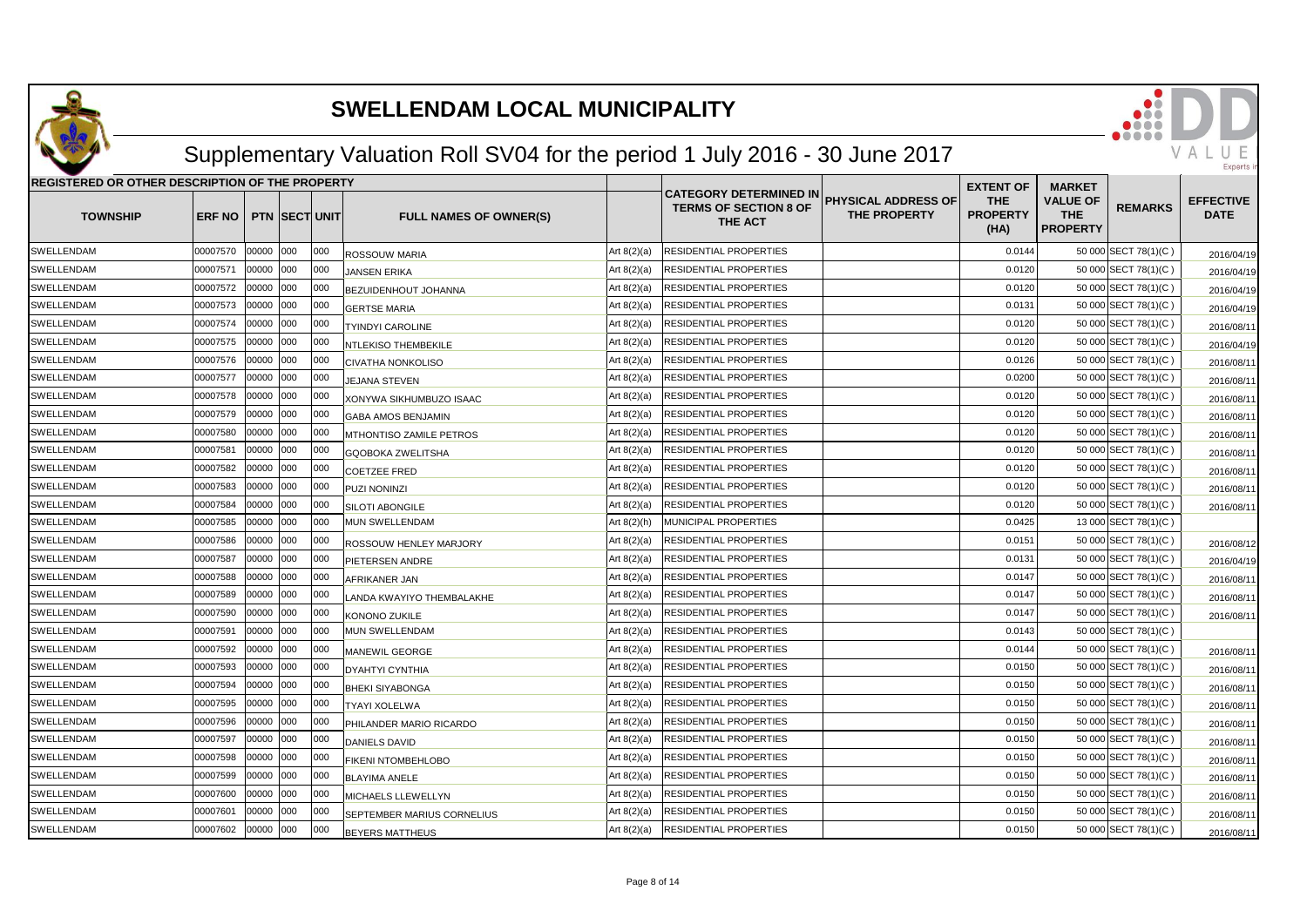

## Supplementary Valuation Roll SV04 for the period 1 July 2016 - 30 June 2017

| <b>REGISTERED OR OTHER DESCRIPTION OF THE PROPERTY</b> |               |       |                       |     |                                |               |                                                                          |                                                   | <b>EXTENT OF</b>                      | <b>MARKET</b>                                    |                      |                                 |
|--------------------------------------------------------|---------------|-------|-----------------------|-----|--------------------------------|---------------|--------------------------------------------------------------------------|---------------------------------------------------|---------------------------------------|--------------------------------------------------|----------------------|---------------------------------|
| <b>TOWNSHIP</b>                                        | <b>ERF NO</b> |       | <b>PTN ISECTIUNIT</b> |     | <b>FULL NAMES OF OWNER(S)</b>  |               | <b>CATEGORY DETERMINED IN</b><br><b>TERMS OF SECTION 8 OF</b><br>THE ACT | <b>PHYSICAL ADDRESS OF</b><br><b>THE PROPERTY</b> | <b>THE</b><br><b>PROPERTY</b><br>(HA) | <b>VALUE OF</b><br><b>THE</b><br><b>PROPERTY</b> | <b>REMARKS</b>       | <b>EFFECTIVE</b><br><b>DATE</b> |
| SWELLENDAM                                             | 00007603      | 00000 | 000                   | 000 | LESIEA MPHO SYLVESTER          | Art $8(2)(a)$ | <b>RESIDENTIAL PROPERTIES</b>                                            |                                                   | 0.0150                                |                                                  | 50 000 SECT 78(1)(C) | 2016/08/11                      |
| SWELLENDAM                                             | 00007604      | 00000 | 000                   | 000 | DLOSHO NOMANDLA                | Art $8(2)(a)$ | RESIDENTIAL PROPERTIES                                                   |                                                   | 0.0150                                |                                                  | 50 000 SECT 78(1)(C) | 2016/08/11                      |
| SWELLENDAM                                             | 00007605      |       | 00000 000             | 000 | <b>GANYATI MZUNZIMA</b>        | Art $8(2)(a)$ | RESIDENTIAL PROPERTIES                                                   |                                                   | 0.0150                                |                                                  | 50 000 SECT 78(1)(C) | 2016/08/11                      |
| SWELLENDAM                                             | 00007606      | 00000 | 000                   | 000 | MBHUNGU FUNYANWA               | Art $8(2)(a)$ | RESIDENTIAL PROPERTIES                                                   |                                                   | 0.0140                                |                                                  | 50 000 SECT 78(1)(C) | 2016/08/11                      |
| SWELLENDAM                                             | 00007607      | 00000 | 000                   | 000 | <b>NONJENGE SIPHO</b>          | Art $8(2)(a)$ | RESIDENTIAL PROPERTIES                                                   |                                                   | 0.0145                                |                                                  | 50 000 SECT 78(1)(C) | 2016/08/11                      |
| SWELLENDAM                                             | 00007608      | 00000 | 000                   | 000 | MZAWUPELI ZANDISILE            | Art $8(2)(a)$ | RESIDENTIAL PROPERTIES                                                   |                                                   | 0.0140                                |                                                  | 50 000 SECT 78(1)(C) | 2016/08/11                      |
| SWELLENDAM                                             | 00007609      | 00000 | 000                   | 000 | MKHEYIYA THANDEKILE            | Art $8(2)(a)$ | RESIDENTIAL PROPERTIES                                                   |                                                   | 0.0150                                |                                                  | 50 000 SECT 78(1)(C) | 2016/08/11                      |
| SWELLENDAM                                             | 00007610      | 00000 | 000                   | 000 | <b>WIESE ANTIONETTE</b>        | Art $8(2)(a)$ | RESIDENTIAL PROPERTIES                                                   |                                                   | 0.0150                                |                                                  | 50 000 SECT 78(1)(C) | 2016/08/11                      |
| SWELLENDAM                                             | 00007611      | 00000 | 000                   | 000 | PIETERS MARIUS JULIAN MCDONALD | Art $8(2)(a)$ | RESIDENTIAL PROPERTIES                                                   |                                                   | 0.0150                                |                                                  | 50 000 SECT 78(1)(C) | 2016/08/11                      |
| SWELLENDAM                                             | 00007612      | 00000 | 000                   | 000 | <b>SLAMINI DAWIE</b>           | Art $8(2)(a)$ | RESIDENTIAL PROPERTIES                                                   |                                                   | 0.0150                                |                                                  | 50 000 SECT 78(1)(C) | 2016/08/11                      |
| SWELLENDAM                                             | 00007613      | 00000 | 000                   | 000 | <b>FATMAN LINDILE</b>          | Art $8(2)(a)$ | RESIDENTIAL PROPERTIES                                                   |                                                   | 0.0150                                |                                                  | 50 000 SECT 78(1)(C) | 2016/08/11                      |
| SWELLENDAM                                             | 00007614      | 00000 | 000                   | 000 | <b>BOYCE MALIBONGWE</b>        | Art $8(2)(a)$ | RESIDENTIAL PROPERTIES                                                   |                                                   | 0.0150                                |                                                  | 50 000 SECT 78(1)(C) | 2016/08/11                      |
| SWELLENDAM                                             | 00007615      | 00000 | 000                   | 000 | <b>BOYI MONICA</b>             | Art $8(2)(a)$ | RESIDENTIAL PROPERTIES                                                   |                                                   | 0.0150                                |                                                  | 50 000 SECT 78(1)(C) | 2016/08/11                      |
| SWELLENDAM                                             | 00007616      | 00000 | 000                   | 000 | HESS KENNITH ROBERT            | Art $8(2)(a)$ | RESIDENTIAL PROPERTIES                                                   |                                                   | 0.0150                                |                                                  | 50 000 SECT 78(1)(C) | 2016/08/11                      |
| SWELLENDAM                                             | 00007617      | 00000 | 000                   | 000 | WAAL FRANCINA DE               | Art $8(2)(a)$ | RESIDENTIAL PROPERTIES                                                   |                                                   | 0.0150                                |                                                  | 50 000 SECT 78(1)(C) | 2016/08/11                      |
| SWELLENDAM                                             | 00007618      | 00000 | 000                   | 000 | MTSHAKA NODUMO                 | Art $8(2)(a)$ | RESIDENTIAL PROPERTIES                                                   |                                                   | 0.0150                                |                                                  | 50 000 SECT 78(1)(C) | 2016/08/11                      |
| SWELLENDAM                                             | 00007619      | 00000 | 000                   | 000 | <b>PLAATJIES ANDRIES</b>       | Art $8(2)(a)$ | RESIDENTIAL PROPERTIES                                                   |                                                   | 0.0150                                |                                                  | 50 000 SECT 78(1)(C) | 2016/08/11                      |
| SWELLENDAM                                             | 00007620      | 00000 | 000                   | 000 | TIMPANA TEBOGO JOHANNES        | Art $8(2)(a)$ | RESIDENTIAL PROPERTIES                                                   |                                                   | 0.0150                                |                                                  | 50 000 SECT 78(1)(C) | 2016/08/11                      |
| SWELLENDAM                                             | 00007621      | 00000 | 000                   | 000 | HONA NOBONGILE                 | Art $8(2)(a)$ | RESIDENTIAL PROPERTIES                                                   |                                                   | 0.0150                                |                                                  | 50 000 SECT 78(1)(C) | 2016/08/11                      |
| SWELLENDAM                                             | 00007622      | 00000 | 000                   | 000 | MQINGQI NOMPUMELELO CYNTHIA    | Art $8(2)(a)$ | RESIDENTIAL PROPERTIES                                                   |                                                   | 0.0150                                |                                                  | 50 000 SECT 78(1)(C) | 2016/08/11                      |
| SWELLENDAM                                             | 00007623      | 00000 | 000                   | 000 | <b>BOTHA PIET</b>              | Art $8(2)(a)$ | RESIDENTIAL PROPERTIES                                                   |                                                   | 0.0159                                |                                                  | 50 000 SECT 78(1)(C) | 2016/08/11                      |
| SWELLENDAM                                             | 00007624      | 00000 | 000                   | 000 | MAJALI ZOLANDILE               | Art $8(2)(a)$ | RESIDENTIAL PROPERTIES                                                   |                                                   | 0.0140                                |                                                  | 50 000 SECT 78(1)(C) | 2016/08/12                      |
| SWELLENDAM                                             | 00007625      | 00000 | 000                   | 000 | <b>MANEWIL JOHNSON</b>         | Art $8(2)(a)$ | RESIDENTIAL PROPERTIES                                                   |                                                   | 0.0140                                |                                                  | 50 000 SECT 78(1)(C) | 2016/08/12                      |
| SWELLENDAM                                             | 00007626      | 00000 | 000                   | 000 | MUN SWELLENDAM                 | Art $8(2)(a)$ | RESIDENTIAL PROPERTIES                                                   |                                                   | 0.0140                                |                                                  | 50 000 SECT 78(1)(C) |                                 |
| SWELLENDAM                                             | 00007627      | 00000 | 000                   | 000 | WINDVOGEL ABRAHAM              | Art $8(2)(a)$ | RESIDENTIAL PROPERTIES                                                   |                                                   | 0.0141                                |                                                  | 50 000 SECT 78(1)(C) | 2016/08/11                      |
| SWELLENDAM                                             | 00007628      | 00000 | 000                   | 000 | <b>MBUBE NTANDATHU</b>         | Art $8(2)(a)$ | RESIDENTIAL PROPERTIES                                                   |                                                   | 0.0174                                |                                                  | 50 000 SECT 78(1)(C) | 2016/08/11                      |
| SWELLENDAM                                             | 00007629      | 00000 | 000                   | 000 | <b>BUNGU NOXOLO</b>            | Art $8(2)(a)$ | RESIDENTIAL PROPERTIES                                                   |                                                   | 0.0152                                |                                                  | 50 000 SECT 78(1)(C) | 2016/08/11                      |
| SWELLENDAM                                             | 00007630      | 00000 | 000                   | 000 | <b>COLSON KLEINPIET</b>        | Art $8(2)(a)$ | RESIDENTIAL PROPERTIES                                                   |                                                   | 0.0138                                |                                                  | 50 000 SECT 78(1)(C) | 2016/08/11                      |
| SWELLENDAM                                             | 00007631      | 00000 | 000                   | 000 | <b>XHAKA MBINGELELI</b>        | Art $8(2)(a)$ | RESIDENTIAL PROPERTIES                                                   |                                                   | 0.0151                                |                                                  | 50 000 SECT 78(1)(C) | 2016/08/12                      |
| SWELLENDAM                                             | 00007632      | 00000 | 000                   | 000 | PUZI LUYANDA                   | Art $8(2)(a)$ | RESIDENTIAL PROPERTIES                                                   |                                                   | 0.0151                                |                                                  | 50 000 SECT 78(1)(C) | 2016/08/12                      |
| SWELLENDAM                                             | 00007633      | 00000 | 000                   | 000 | MUN SWELLENDAM                 | Art $8(2)(a)$ | RESIDENTIAL PROPERTIES                                                   |                                                   | 0.0151                                |                                                  | 50 000 SECT 78(1)(C) |                                 |
| SWELLENDAM                                             | 00007634      | 00000 | 000                   | 000 | WINDVOGEL SUSANNA              | Art $8(2)(a)$ | RESIDENTIAL PROPERTIES                                                   |                                                   | 0.0144                                |                                                  | 50 000 SECT 78(1)(C) | 2016/08/11                      |
| SWELLENDAM                                             | 00007635      | 00000 | 000                   | 000 | SOBOYCE MBULELO NTSINDISO      | Art $8(2)(a)$ | RESIDENTIAL PROPERTIES                                                   |                                                   | 0.0145                                |                                                  | 50 000 SECT 78(1)(C) | 2016/08/12                      |

VAL

Exnert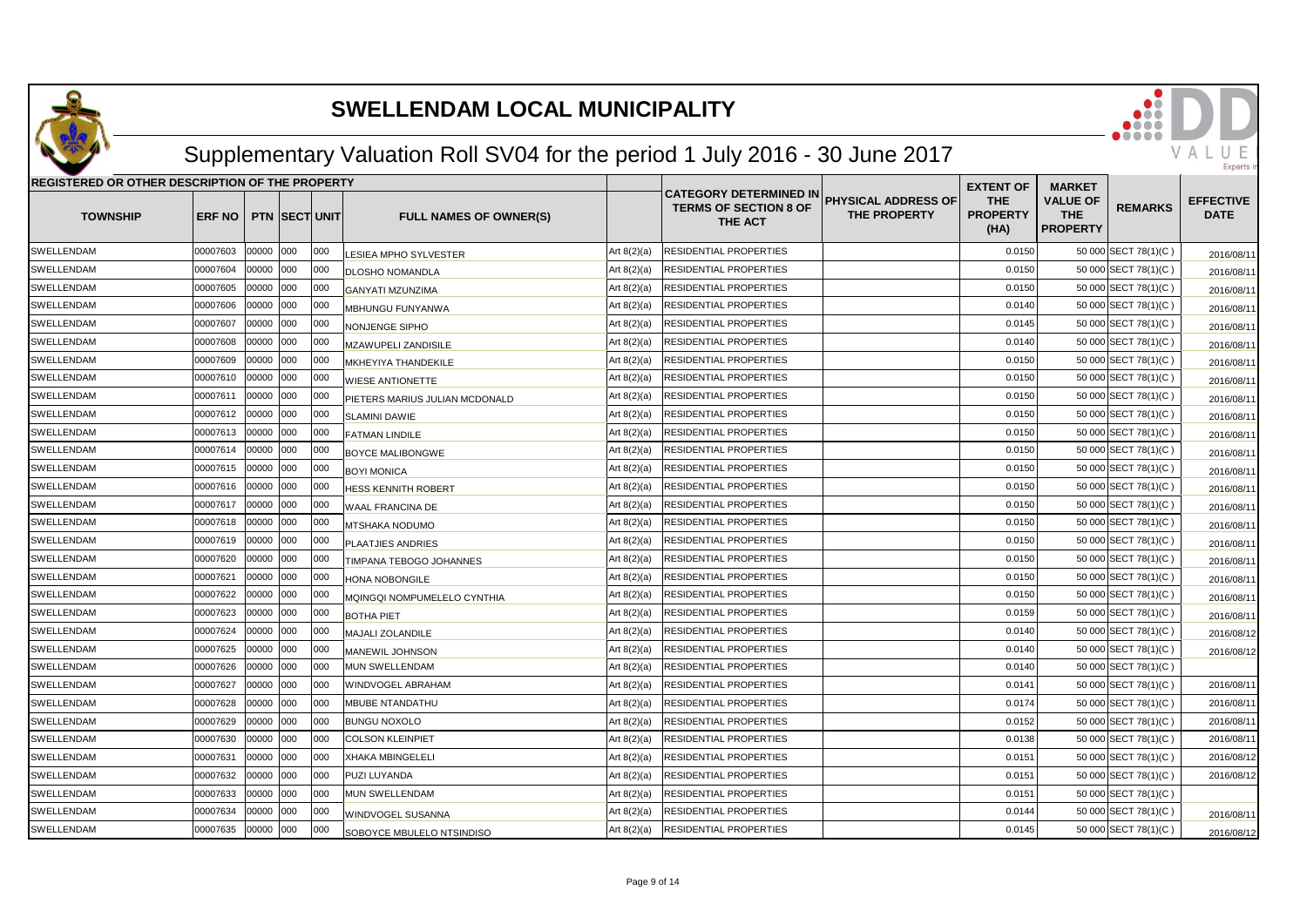

## Supplementary Valuation Roll SV04 for the period 1 July 2016 - 30 June 2017

| REGISTERED OR OTHER DESCRIPTION OF THE PROPERTY |          |       |                      |      |                                |               | <b>EXTENT OF</b>                                                         | <b>MARKET</b>                              |                                       |                                                  |                      |                                 |
|-------------------------------------------------|----------|-------|----------------------|------|--------------------------------|---------------|--------------------------------------------------------------------------|--------------------------------------------|---------------------------------------|--------------------------------------------------|----------------------|---------------------------------|
| <b>TOWNSHIP</b>                                 | ERF NO   |       | <b>PTN SECT UNIT</b> |      | <b>FULL NAMES OF OWNER(S)</b>  |               | <b>CATEGORY DETERMINED IN</b><br><b>TERMS OF SECTION 8 OF</b><br>THE ACT | PHYSICAL ADDRESS OF<br><b>THE PROPERTY</b> | <b>THE</b><br><b>PROPERTY</b><br>(HA) | <b>VALUE OF</b><br><b>THE</b><br><b>PROPERTY</b> | <b>REMARKS</b>       | <b>EFFECTIVE</b><br><b>DATE</b> |
| <b>SWELLENDAM</b>                               | 00007636 | 00000 | 000                  | 000  | <b>MAKOKA FUNDILE</b>          | Art $8(2)(a)$ | RESIDENTIAL PROPERTIES                                                   |                                            | 0.0145                                |                                                  | 50 000 SECT 78(1)(C) | 2016/08/12                      |
| SWELLENDAM                                      | 00007637 | 00000 | 000                  | 000  | <b>MTYANGA ZWELIWILE ENOCH</b> | Art $8(2)(a)$ | RESIDENTIAL PROPERTIES                                                   |                                            | 0.0145                                |                                                  | 50 000 SECT 78(1)(C) | 2016/08/12                      |
| SWELLENDAM                                      | 00007638 | 00000 | 000                  | 000  | PLAATJIES PATRICIA             | Art $8(2)(a)$ | RESIDENTIAL PROPERTIES                                                   |                                            | 0.0145                                |                                                  | 50 000 SECT 78(1)(C) | 2016/08/12                      |
| SWELLENDAM                                      | 00007639 | 00000 | 000                  | 000  | PLAATJIE NOBEFUNDISI           | Art $8(2)(a)$ | RESIDENTIAL PROPERTIES                                                   |                                            | 0.0145                                |                                                  | 50 000 SECT 78(1)(C) | 2016/08/12                      |
| SWELLENDAM                                      | 00007640 | 00000 | 000                  | 000  | AMSTERDAM CARRIEM              | Art $8(2)(a)$ | RESIDENTIAL PROPERTIES                                                   |                                            | 0.0145                                |                                                  | 50 000 SECT 78(1)(C) | 2016/08/12                      |
| SWELLENDAM                                      | 00007641 | 00000 | 000                  | 000  | NGCAYICHIBI NCUMISA            | Art $8(2)(a)$ | RESIDENTIAL PROPERTIES                                                   |                                            | 0.0158                                |                                                  | 50 000 SECT 78(1)(C) | 2016/08/12                      |
| SWELLENDAM                                      | 00007642 | 00000 | 000                  | 000  | JUTYANA BAFUNDI                | Art $8(2)(a)$ | RESIDENTIAL PROPERTIES                                                   |                                            | 0.0150                                |                                                  | 50 000 SECT 78(1)(C) | 2016/08/12                      |
| SWELLENDAM                                      | 00007643 | 00000 | 000                  | 000  | MAQABANE LUNGA                 | Art $8(2)(a)$ | RESIDENTIAL PROPERTIES                                                   |                                            | 0.0150                                |                                                  | 50 000 SECT 78(1)(C) | 2016/08/12                      |
| SWELLENDAM                                      | 00007644 | 00000 | 000                  | 000  | WILLIAMS EVELYN KATRINA        | Art $8(2)(a)$ | RESIDENTIAL PROPERTIES                                                   |                                            | 0.0150                                |                                                  | 50 000 SECT 78(1)(C) | 2016/08/12                      |
| SWELLENDAM                                      | 00007645 | 00000 | 000                  | 000  | MUN SWELLENDAM                 | Art $8(2)(a)$ | RESIDENTIAL PROPERTIES                                                   |                                            | 0.0150                                |                                                  | 50 000 SECT 78(1)(C) |                                 |
| SWELLENDAM                                      | 00007646 | 00000 | 000                  | 000  | <b>MAKUPHI ZOLISWA</b>         | Art $8(2)(a)$ | RESIDENTIAL PROPERTIES                                                   |                                            | 0.0150                                |                                                  | 50 000 SECT 78(1)(C) | 2016/08/11                      |
| SWELLENDAM                                      | 00007647 | 00000 | 000                  | 000  | MTWALANA NTOMBIFIKILE          | Art $8(2)(a)$ | RESIDENTIAL PROPERTIES                                                   |                                            | 0.0150                                |                                                  | 50 000 SECT 78(1)(C) | 2016/08/12                      |
| SWELLENDAM                                      | 00007648 | 00000 | 000                  | 000  | KONONO MZUVUKILE               | Art $8(2)(a)$ | RESIDENTIAL PROPERTIES                                                   |                                            | 0.0175                                |                                                  | 50 000 SECT 78(1)(C) | 2016/08/1                       |
| <b>SWELLENDAM</b>                               | 00007649 | 00000 | 000                  | 000  | MPONDO CYNTHIA BONGIWE         | Art $8(2)(a)$ | RESIDENTIAL PROPERTIES                                                   |                                            | 0.0176                                |                                                  | 50 000 SECT 78(1)(C) | 2016/08/1                       |
| SWELLENDAM                                      | 00007650 | 00000 | 000                  | 000  | MYEKI NTOMBIZANELE             | Art $8(2)(a)$ | RESIDENTIAL PROPERTIES                                                   |                                            | 0.0150                                |                                                  | 50 000 SECT 78(1)(C) | 2016/08/1                       |
| SWELLENDAM                                      | 00007651 | 00000 | 000                  | 000  | RUITERS ELIZABETH HENDRIENA    | Art $8(2)(a)$ | RESIDENTIAL PROPERTIES                                                   |                                            | 0.0150                                |                                                  | 50 000 SECT 78(1)(C) | 2016/08/12                      |
| SWELLENDAM                                      | 00007652 | 00000 | 000                  | 000  | <b>JANSEN JOHNNY</b>           | Art $8(2)(a)$ | RESIDENTIAL PROPERTIES                                                   |                                            | 0.0150                                |                                                  | 50 000 SECT 78(1)(C) | 2016/08/12                      |
| SWELLENDAM                                      | 00007653 | 00000 | 000                  | 000  | SWARTBOOI JOHAN                | Art 8(2)(a)   | RESIDENTIAL PROPERTIES                                                   |                                            | 0.0150                                |                                                  | 50 000 SECT 78(1)(C) | 2016/08/12                      |
| SWELLENDAM                                      | 00007654 | 00000 | 000                  | looo | SEMBETHA ZWELETHU              | Art 8(2)(a)   | RESIDENTIAL PROPERTIES                                                   |                                            | 0.0150                                |                                                  | 50 000 SECT 78(1)(C) | 2016/08/12                      |
| SWELLENDAM                                      | 00007655 | 00000 | 000                  | 000  | WINDVOGEL NOVINA               | Art 8(2)(a)   | RESIDENTIAL PROPERTIES                                                   |                                            | 0.0150                                |                                                  | 50 000 SECT 78(1)(C) | 2016/08/11                      |
| SWELLENDAM                                      | 00007656 | 00000 | 000                  | 000  | SILERHE BABALWA                | Art $8(2)(a)$ | RESIDENTIAL PROPERTIES                                                   |                                            | 0.0167                                |                                                  | 50 000 SECT 78(1)(C) | 2016/08/12                      |
| SWELLENDAM                                      | 00007657 | 00000 | 000                  | 000  | MUN SWELLENDAM                 | Art 8(2)(a)   | RESIDENTIAL PROPERTIES                                                   |                                            | 0.0168                                |                                                  | 50 000 SECT 78(1)(C) |                                 |
| SWELLENDAM                                      | 00007658 | 00000 | 000                  | 000  | VIMBELA SICELO ALFREDO         | Art $8(2)(a)$ | RESIDENTIAL PROPERTIES                                                   |                                            | 0.0145                                |                                                  | 50 000 SECT 78(1)(C) | 2016/08/12                      |
| <b>SWELLENDAM</b>                               | 00007659 | 00000 | 000                  | 000  | SILERHE NONQABA FLORENCE       | Art $8(2)(a)$ | RESIDENTIAL PROPERTIES                                                   |                                            | 0.0145                                |                                                  | 50 000 SECT 78(1)(C) | 2016/08/12                      |
| SWELLENDAM                                      | 00007660 | 00000 | 000                  | 000  | VOLKERS VERONICA HENDRIKA      | Art $8(2)(a)$ | RESIDENTIAL PROPERTIES                                                   |                                            | 0.0145                                |                                                  | 50 000 SECT 78(1)(C) | 2016/08/12                      |
| <b>SWELLENDAM</b>                               | 00007661 | 00000 | 000                  | 000  | WINDVOGEL SAMANTHA LAZELLIA    | Art $8(2)(a)$ | RESIDENTIAL PROPERTIES                                                   |                                            | 0.0145                                |                                                  | 50 000 SECT 78(1)(C) | 2016/08/12                      |
| SWELLENDAM                                      | 00007662 | 00000 | 000                  | 000  | <b>MALGAS ANTON</b>            | Art $8(2)(a)$ | RESIDENTIAL PROPERTIES                                                   |                                            | 0.0145                                |                                                  | 50 000 SECT 78(1)(C) | 2016/08/12                      |
| SWELLENDAM                                      | 00007663 | 00000 | 000                  | 000  | SLINGERS MARIA MAGDALENA       | Art $8(2)(a)$ | RESIDENTIAL PROPERTIES                                                   |                                            | 0.0145                                |                                                  | 50 000 SECT 78(1)(C) | 2016/08/12                      |
| SWELLENDAM                                      | 00007664 | 00000 | 000                  | 000  | RUITERS CHRISTINE              | Art $8(2)(a)$ | RESIDENTIAL PROPERTIES                                                   |                                            | 0.0145                                |                                                  | 50 000 SECT 78(1)(C) | 2016/08/12                      |
| SWELLENDAM                                      | 00007665 | 00000 | 000                  | 000  | LUBELO SIYABONGA               | Art $8(2)(a)$ | RESIDENTIAL PROPERTIES                                                   |                                            | 0.0146                                |                                                  | 50 000 SECT 78(1)(C) | 2016/08/12                      |
| SWELLENDAM                                      | 00007666 | 00000 | 000                  | 000  | <b>MPATI THOBELA</b>           | Art $8(2)(a)$ | RESIDENTIAL PROPERTIES                                                   |                                            | 0.015'                                |                                                  | 50 000 SECT 78(1)(C) | 2016/08/12                      |
| SWELLENDAM                                      | 00007667 | 00000 | 000                  | 000  | TARENTAAL ABREY                | Art $8(2)(a)$ | RESIDENTIAL PROPERTIES                                                   |                                            | 0.015'                                |                                                  | 50 000 SECT 78(1)(C) | 2016/08/12                      |
| SWELLENDAM                                      | 00007668 | 00000 | 000                  | 000  | <b>CLAASSEN HENDRIK</b>        | Art $8(2)(a)$ | RESIDENTIAL PROPERTIES                                                   |                                            | 0.0151                                |                                                  | 50 000 SECT 78(1)(C) | 2016/08/12                      |

VAL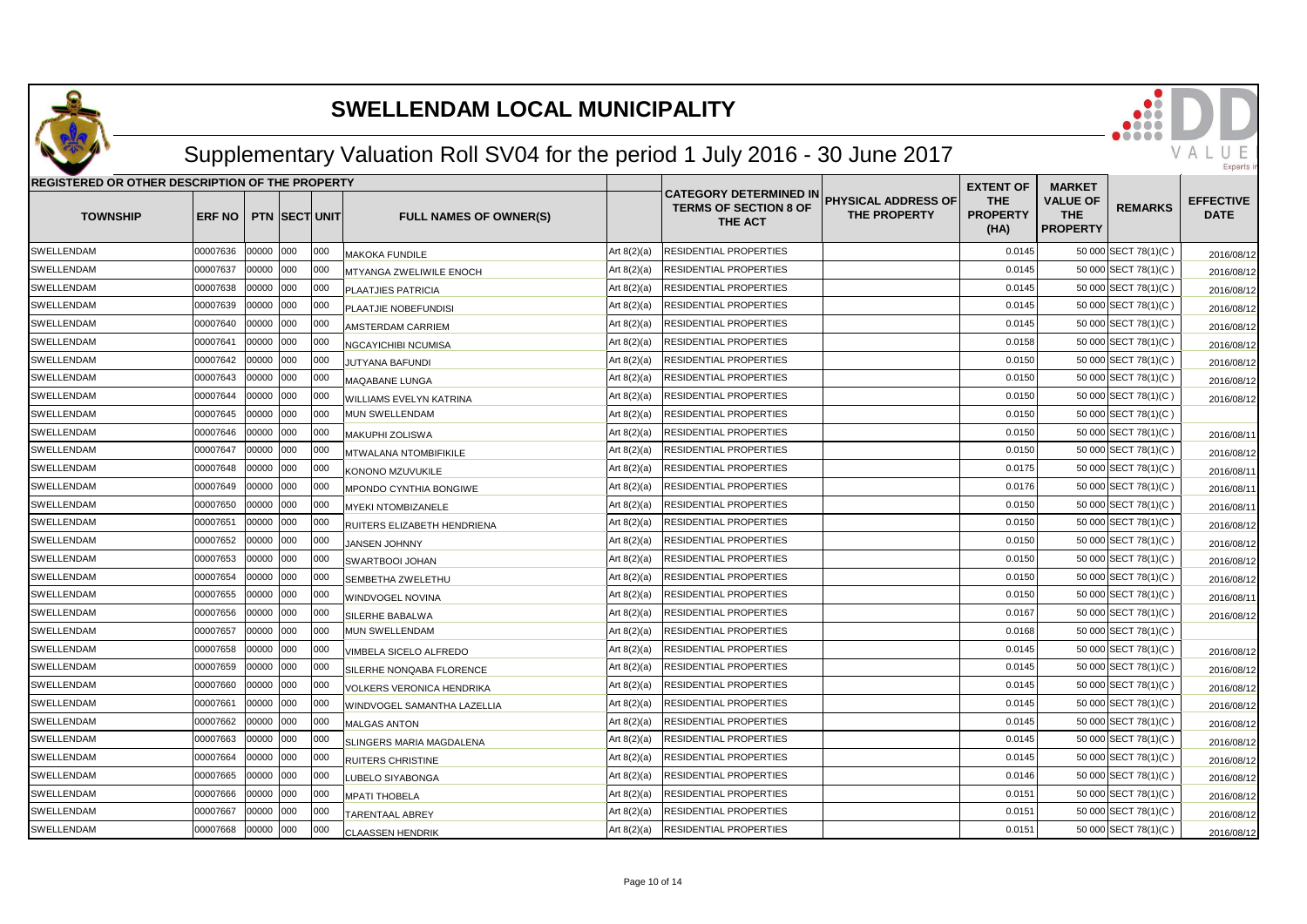

## Supplementary Valuation Roll SV04 for the period 1 July 2016 - 30 June 2017

| REGISTERED OR OTHER DESCRIPTION OF THE PROPERTY |                |       |                       |     |                                |               | <b>EXTENT OF</b>                                                         | <b>MARKET</b>                              |                                       |                                                  |                      |                                 |
|-------------------------------------------------|----------------|-------|-----------------------|-----|--------------------------------|---------------|--------------------------------------------------------------------------|--------------------------------------------|---------------------------------------|--------------------------------------------------|----------------------|---------------------------------|
| <b>TOWNSHIP</b>                                 | ERF NO         |       | <b>PTN ISECTIUNIT</b> |     | <b>FULL NAMES OF OWNER(S)</b>  |               | <b>CATEGORY DETERMINED IN</b><br><b>TERMS OF SECTION 8 OF</b><br>THE ACT | <b>PHYSICAL ADDRESS OF</b><br>THE PROPERTY | <b>THE</b><br><b>PROPERTY</b><br>(HA) | <b>VALUE OF</b><br><b>THE</b><br><b>PROPERTY</b> | <b>REMARKS</b>       | <b>EFFECTIVE</b><br><b>DATE</b> |
| <b>SWELLENDAM</b>                               | 00007669       | 00000 | 000                   | 000 | NYOSANA THOZAMA                | Art $8(2)(a)$ | RESIDENTIAL PROPERTIES                                                   |                                            | 0.0138                                |                                                  | 50 000 SECT 78(1)(C) | 2016/08/12                      |
| SWELLENDAM                                      | 00007670       | 00000 | 000                   | 000 | MKUTSHWA NOMONDE               | Art $8(2)(a)$ | RESIDENTIAL PROPERTIES                                                   |                                            | 0.0157                                |                                                  | 50 000 SECT 78(1)(C) | 2016/08/12                      |
| SWELLENDAM                                      | 00007671       | 00000 | 000                   | 000 | NDLELENI WELCOME               | Art $8(2)(a)$ | RESIDENTIAL PROPERTIES                                                   |                                            | 0.0165                                |                                                  | 50 000 SECT 78(1)(C) | 2016/08/12                      |
| <b>SWELLENDAM</b>                               | 00007672       | 00000 | 000                   | 000 | MFACANA YANDISWA               | Art $8(2)(a)$ | RESIDENTIAL PROPERTIES                                                   |                                            | 0.0165                                |                                                  | 50 000 SECT 78(1)(C) | 2016/08/12                      |
| SWELLENDAM                                      | 00007673       | 00000 | 000                   | 000 | <b>HESS JAN</b>                | Art $8(2)(a)$ | RESIDENTIAL PROPERTIES                                                   |                                            | 0.0165                                |                                                  | 50 000 SECT 78(1)(C) | 2016/08/12                      |
| <b>SWELLENDAM</b>                               | 00007674       | 00000 | 000                   | 000 | <b>SIKADE THEMBAKAZI</b>       | Art $8(2)(a)$ | RESIDENTIAL PROPERTIES                                                   |                                            | 0.0165                                |                                                  | 50 000 SECT 78(1)(C) | 2016/08/12                      |
| SWELLENDAM                                      | 00007675       | 00000 | 000                   | 000 | <b>SWELINDAWE LINA</b>         | Art $8(2)(a)$ | RESIDENTIAL PROPERTIES                                                   |                                            | 0.0146                                |                                                  | 50 000 SECT 78(1)(C) | 2016/08/12                      |
| SWELLENDAM                                      | 00007676       | 00000 | 000                   | 000 | <b>BHEXESHA PHATUXOLO</b>      | Art $8(2)(a)$ | RESIDENTIAL PROPERTIES                                                   |                                            | 0.0146                                |                                                  | 50 000 SECT 78(1)(C) | 2016/08/12                      |
| SWELLENDAM                                      | 00007677       | 00000 | 000                   | 000 | <b>WARD RENTIA</b>             | Art $8(2)(a)$ | RESIDENTIAL PROPERTIES                                                   |                                            | 0.0146                                |                                                  | 50 000 SECT 78(1)(C) | 2016/08/12                      |
| SWELLENDAM                                      | 00007678       | 00000 | 000                   | 000 | TSHANGELA MZWETHU HORRISON     | Art $8(2)(a)$ | RESIDENTIAL PROPERTIES                                                   |                                            | 0.0146                                |                                                  | 50 000 SECT 78(1)(C) | 2016/08/12                      |
| SWELLENDAM                                      | 00007679       | 00000 | 000                   | 000 | PAULSE BONITA                  | Art $8(2)(a)$ | RESIDENTIAL PROPERTIES                                                   |                                            | 0.0146                                |                                                  | 50 000 SECT 78(1)(C) | 2016/08/12                      |
| SWELLENDAM                                      | 00007680       | 00000 | 000                   | 000 | <b>BOKOTO MONICA NOSAKHELE</b> | Art $8(2)(a)$ | RESIDENTIAL PROPERTIES                                                   |                                            | 0.0146                                |                                                  | 50 000 SECT 78(1)(C) | 2016/08/12                      |
| SWELLENDAM                                      | 00007681       | 00000 | 000                   | 000 | <b>REID SHARMIELAH</b>         | Art $8(2)(a)$ | RESIDENTIAL PROPERTIES                                                   |                                            | 0.0146                                |                                                  | 50 000 SECT 78(1)(C) | 2016/08/12                      |
| SWELLENDAM                                      | 00007682       | 00000 | 000                   | 000 | MAYEZANA NKULULEKO             | Art $8(2)(a)$ | RESIDENTIAL PROPERTIES                                                   |                                            | 0.0146                                |                                                  | 50 000 SECT 78(1)(C) | 2016/08/12                      |
| <b>SWELLENDAM</b>                               | 00007683       | 00000 | 000                   | 000 | YICUTE SIBUKELO                | Art $8(2)(a)$ | RESIDENTIAL PROPERTIES                                                   |                                            | 0.0146                                |                                                  | 50 000 SECT 78(1)(C) | 2016/08/12                      |
| SWELLENDAM                                      | 00007684       | 00000 | 000                   | 000 | MSITHI PATRICIA                | Art $8(2)(a)$ | RESIDENTIAL PROPERTIES                                                   |                                            | 0.0167                                |                                                  | 50 000 SECT 78(1)(C) | 2016/08/12                      |
| SWELLENDAM                                      | 00007685       | 00000 | 000                   | 000 | ABRAHAMS CARMELITA ELTHECIA    | Art $8(2)(a)$ | RESIDENTIAL PROPERTIES                                                   |                                            | 0.0177                                |                                                  | 50 000 SECT 78(1)(C) | 2016/08/12                      |
| SWELLENDAM                                      | 00007686       | 00000 | 000                   | 000 | <b>MAKOKA NOBUNTU</b>          | Art $8(2)(a)$ | RESIDENTIAL PROPERTIES                                                   |                                            | 0.0150                                |                                                  | 50 000 SECT 78(1)(C) | 2016/08/12                      |
| SWELLENDAM                                      | 00007687       | 00000 | 000                   | 000 | XALI ZIMASA                    | Art $8(2)(a)$ | RESIDENTIAL PROPERTIES                                                   |                                            | 0.0150                                |                                                  | 50 000 SECT 78(1)(C) | 2016/08/12                      |
| SWELLENDAM                                      | 00007688       | 00000 | 000                   | 000 | MADALAMBANE NWABISA            | Art $8(2)(a)$ | RESIDENTIAL PROPERTIES                                                   |                                            | 0.0150                                |                                                  | 50 000 SECT 78(1)(C) | 2016/08/12                      |
| SWELLENDAM                                      | 00007689       | 00000 | 000                   | 000 | FREDERICKS NATASHA LORRENZIA   | Art $8(2)(a)$ | RESIDENTIAL PROPERTIES                                                   |                                            | 0.0150                                |                                                  | 50 000 SECT 78(1)(C) | 2016/08/12                      |
| <b>SWELLENDAM</b>                               | 00007690       | 00000 | 000                   | 000 | MGONONDI LINDA                 | Art $8(2)(a)$ | RESIDENTIAL PROPERTIES                                                   |                                            | 0.0150                                |                                                  | 50 000 SECT 78(1)(C) | 2016/08/12                      |
| <b>SWELLENDAM</b>                               | 00007691       | 00000 | 000                   | 000 | KOKER HENDRIK DE               | Art $8(2)(a)$ | RESIDENTIAL PROPERTIES                                                   |                                            | 0.0150                                |                                                  | 50 000 SECT 78(1)(C) | 2016/07/12                      |
| SWELLENDAM                                      | 00007692       | 00000 | 000                   | 000 | <b>WINDVOEL TOMPIE</b>         | Art $8(2)(a)$ | RESIDENTIAL PROPERTIES                                                   |                                            | 0.0150                                |                                                  | 50 000 SECT 78(1)(C) | 2016/08/12                      |
| SWELLENDAM                                      | 00007693       | 00000 | 000                   | 000 | <b>DANIELS SUSANNA</b>         | Art $8(2)(a)$ | RESIDENTIAL PROPERTIES                                                   |                                            | 0.0175                                |                                                  | 50 000 SECT 78(1)(C) | 2016/08/12                      |
| <b>SWELLENDAM</b>                               | 00007694       | 00000 | 000                   | 000 | NTSONDWA MSINDISI              | Art $8(2)(a)$ | RESIDENTIAL PROPERTIES                                                   |                                            | 0.0176                                |                                                  | 50 000 SECT 78(1)(C) | 2016/08/1                       |
| SWELLENDAM                                      | 00007695       | 00000 | 000                   | 000 | NKAHLE ANNAH NOTSEBENZO        | Art $8(2)(a)$ | RESIDENTIAL PROPERTIES                                                   |                                            | 0.0150                                |                                                  | 50 000 SECT 78(1)(C) | 2016/08/1                       |
| SWELLENDAM                                      | 00007696       | 00000 | 000                   | 000 | MAGQUBUTSHANE NOMVULO          | Art $8(2)(a)$ | RESIDENTIAL PROPERTIES                                                   |                                            | 0.0150                                |                                                  | 50 000 SECT 78(1)(C) | 2016/08/1                       |
| SWELLENDAM                                      | 00007697       | 00000 | 000                   | 000 | MFINCANE VUYELWA               | Art $8(2)(a)$ | RESIDENTIAL PROPERTIES                                                   |                                            | 0.0150                                |                                                  | 50 000 SECT 78(1)(C) | 2016/08/1                       |
| SWELLENDAM                                      | 00007698       | 00000 | 000                   | 000 | <b>QANGULE NOSINGATHILE</b>    | Art $8(2)(a)$ | RESIDENTIAL PROPERTIES                                                   |                                            | 0.0150                                |                                                  | 50 000 SECT 78(1)(C) | 2016/08/1                       |
| SWELLENDAM                                      | 00007699       | 00000 | 000                   | 000 | <b>MAKOKA NKOSIVUMILE</b>      | Art $8(2)(a)$ | RESIDENTIAL PROPERTIES                                                   |                                            | 0.0150                                |                                                  | 50 000 SECT 78(1)(C) | 2016/08/1                       |
| SWELLENDAM                                      | 00007700       | 00000 | 000                   | 000 | NOMBINYA KHULANI               | Art $8(2)(a)$ | RESIDENTIAL PROPERTIES                                                   |                                            | 0.0150                                |                                                  | 50 000 SECT 78(1)(C) | 2016/08/1                       |
| SWELLENDAM                                      | 00007701 00000 |       | 000                   | 000 | NYUSANI THEMBISILE             | Art $8(2)(a)$ | <b>RESIDENTIAL PROPERTIES</b>                                            |                                            | 0.0176                                |                                                  | 50 000 SECT 78(1)(C) | 2016/08/11                      |

VALU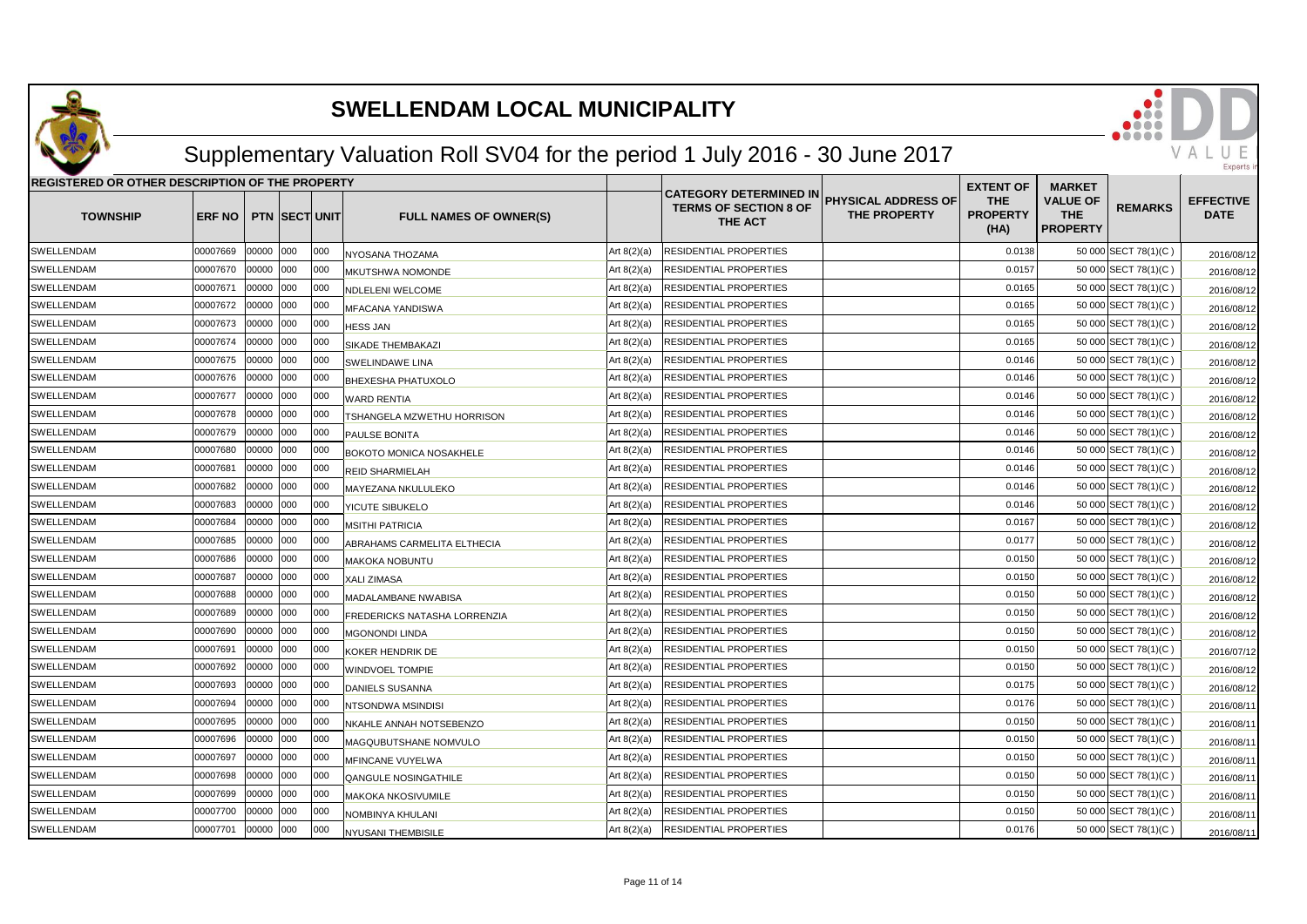

## Supplementary Valuation Roll SV04 for the period 1 July 2016 - 30 June 2017

| REGISTERED OR OTHER DESCRIPTION OF THE PROPERTY |               |           |                      |      |                               |               |                                                                          | <b>EXTENT OF</b>                           | <b>MARKET</b>                         |                                                  |                         |                                 |
|-------------------------------------------------|---------------|-----------|----------------------|------|-------------------------------|---------------|--------------------------------------------------------------------------|--------------------------------------------|---------------------------------------|--------------------------------------------------|-------------------------|---------------------------------|
| <b>TOWNSHIP</b>                                 | <b>ERF NO</b> |           | <b>PTN SECT UNIT</b> |      | <b>FULL NAMES OF OWNER(S)</b> |               | <b>CATEGORY DETERMINED IN</b><br><b>TERMS OF SECTION 8 OF</b><br>THE ACT | PHYSICAL ADDRESS OF<br><b>THE PROPERTY</b> | <b>THE</b><br><b>PROPERTY</b><br>(HA) | <b>VALUE OF</b><br><b>THE</b><br><b>PROPERTY</b> | <b>REMARKS</b>          | <b>EFFECTIVE</b><br><b>DATE</b> |
| SWELLENDAM                                      | 00007702      | 00000     | 000                  | 000  | <b>IWANI NTSIKELELO</b>       | Art $8(2)(a)$ | RESIDENTIAL PROPERTIES                                                   |                                            | 0.0176                                |                                                  | 50 000 SECT 78(1)(C)    | 2016/08/12                      |
| SWELLENDAM                                      | 00007703      | 00000     | 000                  | 000  | WEE THOMAS DE                 | Art 8(2)(a)   | RESIDENTIAL PROPERTIES                                                   |                                            | 0.0150                                |                                                  | 50 000 SECT 78(1)(C)    | 2016/08/12                      |
| SWELLENDAM                                      | 00007704      | 00000     | 000                  | 000  | XINELA FUZILE                 | Art 8(2)(a)   | RESIDENTIAL PROPERTIES                                                   |                                            | 0.0150                                |                                                  | 50 000 SECT 78(1)(C)    | 2016/08/12                      |
| SWELLENDAM                                      | 00007705      | 00000     | 000                  | 000  | SIYEKA THANDEKA CORNELIA      | Art $8(2)(a)$ | RESIDENTIAL PROPERTIES                                                   |                                            | 0.0150                                |                                                  | 50 000 SECT 78(1)(C)    | 2016/08/12                      |
| <b>SWELLENDAM</b>                               | 00007706      | 00000     | 000                  | 000  | MULLER JACOBUS                | Art $8(2)(a)$ | RESIDENTIAL PROPERTIES                                                   |                                            | 0.0150                                |                                                  | 50 000 SECT 78(1)(C)    | 2016/08/12                      |
| SWELLENDAM                                      | 00007707      | 00000     | 000                  | 000  | KHUMALO CLEMENT MZWANDILE     | Art $8(2)(a)$ | RESIDENTIAL PROPERTIES                                                   |                                            | 0.0150                                |                                                  | 50 000 SECT 78(1)(C)    | 2016/08/12                      |
| SWELLENDAM                                      | 00007708      | 00000     | 000                  | 000  | KANUKEKAYA MZIWANELE          | Art $8(2)(a)$ | RESIDENTIAL PROPERTIES                                                   |                                            | 0.0150                                |                                                  | 50 000 SECT 78(1)(C)    | 2016/08/12                      |
| SWELLENDAM                                      | 00007709      | 00000 000 |                      | 000  | FODO SIYABONGA                | Art $8(2)(a)$ | RESIDENTIAL PROPERTIES                                                   |                                            | 0.0175                                |                                                  | 50 000 SECT 78(1)(C)    | 2016/08/1                       |
| SWELLENDAM                                      | 00007710      | 00000     | 000                  | 000  | MALANGABI ESTHER BHELEKAZI    | Art $8(2)(a)$ | RESIDENTIAL PROPERTIES                                                   |                                            | 0.0176                                |                                                  | 50 000 SECT 78(1)(C)    | 2016/08/12                      |
| SWELLENDAM                                      | 00007711      | 00000     | 000                  | 000  | ARNOLS SOPHIE                 | Art $8(2)(a)$ | RESIDENTIAL PROPERTIES                                                   |                                            | 0.0150                                |                                                  | 50 000 SECT 78(1)(C)    | 2016/08/12                      |
| SWELLENDAM                                      | 00007712      | 00000     | 000                  | 000  | <b>BADELA CECILIA</b>         | Art $8(2)(a)$ | RESIDENTIAL PROPERTIES                                                   |                                            | 0.0150                                |                                                  | 50 000 SECT 78(1)(C)    | 2016/08/12                      |
| SWELLENDAM                                      | 00007713      | 00000     | 000                  | 000  | PYACK SOPHIA                  | Art $8(2)(a)$ | RESIDENTIAL PROPERTIES                                                   |                                            | 0.0150                                |                                                  | 50 000 SECT 78(1)(C)    | 2016/08/12                      |
| SWELLENDAM                                      | 00007714      | 00000     | 000                  | 000  | <b>COOKSEN GERTRUIDA</b>      | Art 8(2)(a)   | RESIDENTIAL PROPERTIES                                                   |                                            | 0.0150                                |                                                  | 50 000 SECT 78(1)(C)    | 2016/08/12                      |
| SWELLENDAM                                      | 00007715      | 00000     | 000                  | 000  | PLAATJIES ELLA                | Art $8(2)(a)$ | RESIDENTIAL PROPERTIES                                                   |                                            | 0.0150                                |                                                  | 50 000 SECT 78(1)(C)    | 2016/08/12                      |
| SWELLENDAM                                      | 00007716      | 00000     | 000                  | 000  | MQINGQI TUKANTI GEELBOOI      | Art $8(2)(a)$ | RESIDENTIAL PROPERTIES                                                   |                                            | 0.0150                                |                                                  | 50 000 SECT 78(1)(C)    | 2016/08/12                      |
| SWELLENDAM                                      | 00007717      | 00000     | 000                  | 000  | PENDU LWELANI                 | Art $8(2)(a)$ | RESIDENTIAL PROPERTIES                                                   |                                            | 0.0176                                |                                                  | 50 000 SECT 78(1)(C)    | 2016/08/12                      |
| SWELLENDAM                                      | 00007718      | 00000     | 000                  | 000  | MUN SWELLENDAM                | Art 8(2)(h)   | MUNICIPAL PROPERTIES                                                     |                                            | 0.0209                                |                                                  | 6 000 SECT 78(1)(C)     |                                 |
| SWELLENDAM                                      | 00007719      | 00000     | 000                  | 000  | MUN SWELLENDAM                | Art 8(2)(h)   | MUNICIPAL PROPERTIES                                                     |                                            | 0.0375                                |                                                  | 11 000 SECT 78(1)(C)    |                                 |
| SWELLENDAM                                      | 00007720      | 00000     | 000                  | 000  | MUN SWELLENDAM                | Art $8(2)(h)$ | MUNICIPAL PROPERTIES                                                     |                                            | 0.0513                                |                                                  | 15 000 SECT 78(1)(C)    |                                 |
| SWELLENDAM                                      | 00007721      | 00000     | 000                  | 000  | MUN SWELLENDAM                | Art 8(2)(h)   | MUNICIPAL PROPERTIES                                                     |                                            | 0.0339                                |                                                  | 10 000 SECT 78(1)(C)    |                                 |
| SWELLENDAM                                      | 00007724      | 00000     | 000                  | 1000 | MUN SWELLENDAM                | Art 8(2)(h)   | MUNICIPAL PROPERTIES                                                     |                                            | 3.7000                                |                                                  | 1 000 SECT 78(1)(C)     | 2016-05-19                      |
| SWELLENDAM                                      | 00007725      | 00000     | 000                  | 000  | MUN SWELLENDAM                | Art 8(2)(h)   | MUNICIPAL PROPERTIES                                                     |                                            | 5.953'                                |                                                  | 1 000 SECT 78(1)(C)     | 2016-05-19                      |
| SWELLENDAM                                      | 00007737      | 00000     | 000                  | 000  | <b>BOUWER FRANS HENDRIK</b>   | Art 8(2)(a)   | RESIDENTIAL PROPERTIES                                                   |                                            | 0.2352                                |                                                  | 1 500 000 SECT 78(1)(C) | 2014-01-01                      |
| SWELLENDAM                                      | 00007914      | 00000     | 000                  | 000  | HENDRY ANNA ELIZABETH         | Art $8(2)(c)$ | BUSINESS AND COMMERCIAL PRO 217                                          |                                            | 1.2113                                |                                                  | 1 810 000 SECT 78(1)(C) | 2015-11-09                      |
| SWELLENDAM                                      | 00007915      | 00000     | 000                  | 000  | TRUTER JACOBUS FRANCOIS       | Art $8(2)(a)$ | RESIDENTIAL PROPERTIES                                                   |                                            | 0.1255                                |                                                  | 200 000 SECT 78(1)(C)   | 2015-11-02                      |
| SWELLENDAM                                      | 00007916      | 00000     | 000                  | 000  | TRUTER JACOBUS FRANCOIS       | Art $8(2)(a)$ | RESIDENTIAL PROPERTIES                                                   |                                            | 0.0766                                |                                                  | 150 000 SECT 78(1)(C)   | 2015-11-02                      |
| SWELLENDAM                                      | 00008143      | 00000     | 000                  | 000  | MUN SWELLENDAM                | Art $8(2)(h)$ | MUNICIPAL PROPERTIES                                                     |                                            | 0.001                                 |                                                  | 1 000 SECT 78(1)(C)     | 2015-11-02                      |
| SWELLENDAM                                      | 00008144      | 00000     | 000                  | 000  | MUN SWELLENDAM                | Art $8(2)(h)$ | MUNICIPAL PROPERTIES                                                     |                                            | 0.0120                                |                                                  | 1 000 SECT 78(1)(C)     |                                 |
| SWELLENDAM                                      | 00008145      | 00000     | 000                  | 000  | MUN SWELLENDAM                | Art $8(2)(h)$ | MUNICIPAL PROPERTIES                                                     |                                            | 0.0120                                |                                                  | 1 000 SECT 78(1)(C)     |                                 |
| SWELLENDAM                                      | 00008146      | 00000     | 000                  | 000  | MUN SWELLENDAM                | Art $8(2)(h)$ | MUNICIPAL PROPERTIES                                                     |                                            | 0.0120                                |                                                  | 1 000 SECT 78(1)(C)     |                                 |
| SWELLENDAM                                      | 00008147      | 00000     | 000                  | 000  | MUN SWELLENDAM                | Art 8(2)(h)   | MUNICIPAL PROPERTIES                                                     |                                            | 0.0120                                |                                                  | 1 000 SECT 78(1)(C)     |                                 |
| SWELLENDAM                                      | 00008148      | 00000     | 000                  | 000  | MUN SWELLENDAM                | Art 8(2)(h)   | MUNICIPAL PROPERTIES                                                     |                                            | 0.0120                                |                                                  | 1 000 SECT 78(1)(C)     |                                 |
| SWELLENDAM                                      | 00008246      | 00000     | 000                  | 000  | LANGEBERG BESPROEIING C C     | Art $8(2)(b)$ | INDUSTRIAL PROPERTIES                                                    |                                            | 0.2352                                |                                                  | 1 200 000 SECT 78(1)(C) | 2015-11-09                      |

VALU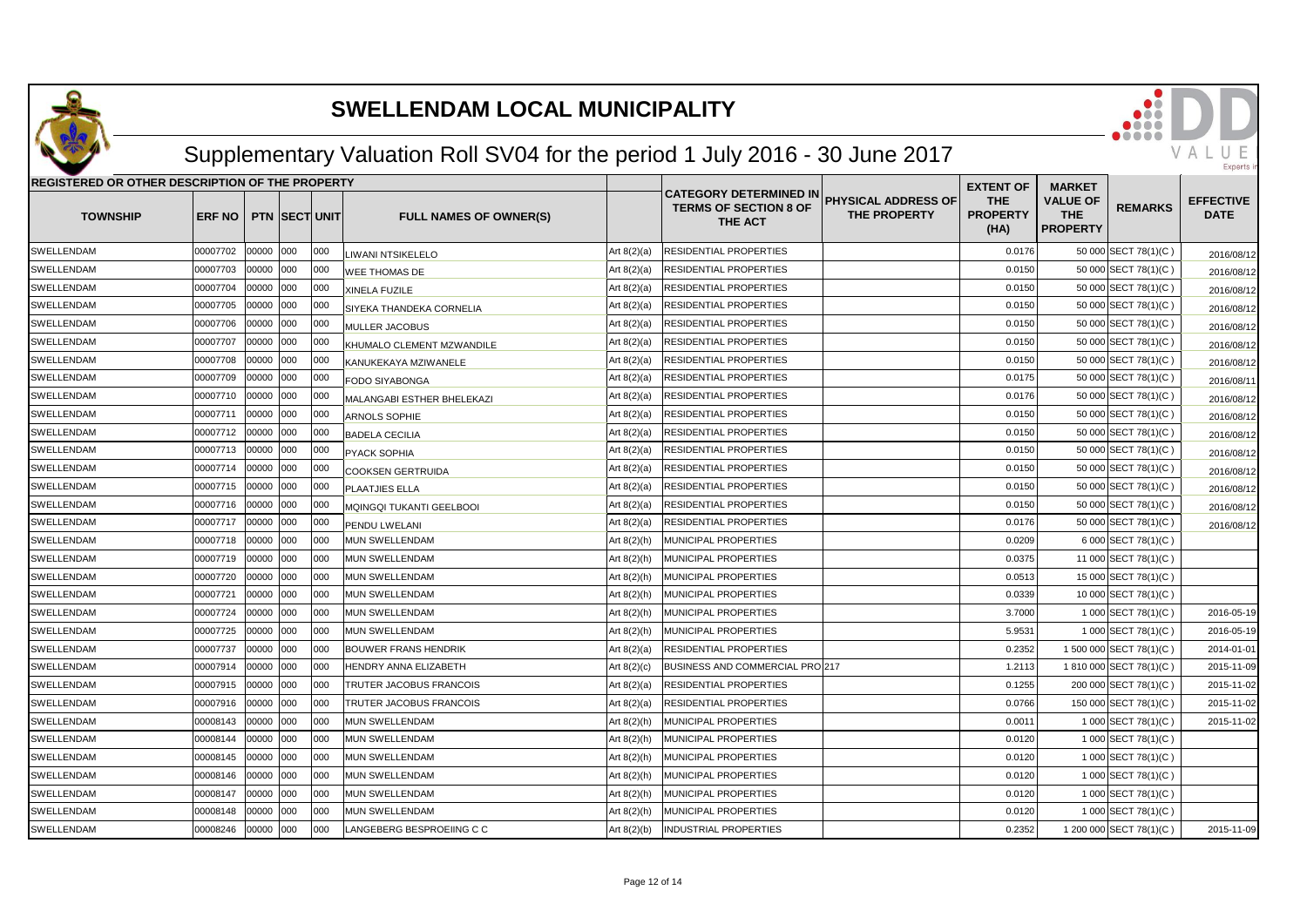

## Supplementary Valuation Roll SV04 for the period 1 July 2016 - 30 June 2017

| <b>REGISTERED OR OTHER DESCRIPTION OF THE PROPERTY</b> |               |           |                      |      |                                               |               |                                                                          |                                                   | <b>EXTENT OF</b>                      | <b>MARKET</b>                                    |                          |                                 |
|--------------------------------------------------------|---------------|-----------|----------------------|------|-----------------------------------------------|---------------|--------------------------------------------------------------------------|---------------------------------------------------|---------------------------------------|--------------------------------------------------|--------------------------|---------------------------------|
| <b>TOWNSHIP</b>                                        | <b>ERF NO</b> |           | <b>PTN SECT UNIT</b> |      | <b>FULL NAMES OF OWNER(S)</b>                 |               | <b>CATEGORY DETERMINED IN</b><br><b>TERMS OF SECTION 8 OF</b><br>THE ACT | <b>PHYSICAL ADDRESS OF</b><br><b>THE PROPERTY</b> | <b>THE</b><br><b>PROPERTY</b><br>(HA) | <b>VALUE OF</b><br><b>THE</b><br><b>PROPERTY</b> | <b>REMARKS</b>           | <b>EFFECTIVE</b><br><b>DATE</b> |
| FARM 18 RD                                             | 00000018      | 00001 000 |                      | 000  | <b>DOES NOT EXISTS IN DEEDS OFFICE</b>        |               | Art 8(2)(d)(i) CROSS REFERENCE                                           |                                                   | 210.8842                              |                                                  | 0 SECT 78(1)(E)          | 2013-07-01                      |
| LEMOENSHOEK 25 RD                                      | 00000024      | 00004 000 |                      | 000  | <b>DUPLICATE ENTRY</b>                        |               | Art 8(2)(d)(i) CROSS REFERENCE                                           | LEMOENSHOEK 25 RD                                 | 98.8861                               |                                                  | 0 SECT 78(1)(E)          | 201-07-01                       |
| DOORNRIVIERS VALLEY 30 RD                              | 00000030      | 00000 000 |                      | 000  | CONSOLIDATED NOW 30/27 RD                     |               | Art 8(2)(d)(i) CROSS REFERENCE                                           | DOORNRIVIERS VALLEY 30 RI                         | 141.7561                              |                                                  | 0 SECT 78(1)(C)          | 2016-07-22                      |
| DOORNRIVIERS VALLEY 30 RD                              | 00000030      | 00009     | 000                  | 000  | CONSOLIDATED NOW 30/27 RD                     |               | Art 8(2)(d)(i) CROSS REFERENCE                                           | DOORNRIVIERS VALLEY 30 RI                         | 154.6609                              |                                                  | $0$ SECT 78(1)(C)        | 2016-07-22                      |
| DOORNRIVIERS VALLEY 30 RD                              | 00000030      | 00027     | 000                  | 000  | PD SMIT FAMILIETRUST                          |               | Art 8(2)(d)(i) FARM/AGRICULTURAL PURPOSES DOORNRIVIERS VALLEY 30 RI      |                                                   | 299,5148                              |                                                  | 2 900 000 SECT 78(1)(C)  | 2016-07-22                      |
| WINDVOGELS KRAAL 43 RD                                 | 00000043      | 00005 000 |                      | 000  | ACCOMP TRADE 153 CC                           |               | Art 8(2)(d)(i) FARM/AGRICULTURAL PURPOSES WINDVOGELS KRAAL 43 RD         |                                                   | 17.1517                               |                                                  | 510 000 SECT 78(1)(C)    | 2015-11-27                      |
| WINDVOGELS KRAAL 43 RD                                 | 00000043      | 00006 000 |                      | 000  | <b>ACCOMP TRADE 153 CC</b>                    |               | Art 8(2)(d)(i) FARM/AGRICULTURAL PURPOSES WINDVOGELS KRAAL 43 RD         |                                                   | 44.7467                               |                                                  | 134 000 SECT 78(1)(C)    | 2015-11-27                      |
| TRADAUWSHOEK 65 RD                                     | 00000065      | 00000 000 |                      | 000  | <b>MUN SWELLENDAM</b>                         | Art $8(2)(h)$ | <b>MUNICIPAL PROPERTIES</b>                                              | TRADAUWSHOEK 65 RD                                | 87.2263                               |                                                  | 435 000 SECT 78(1)(C)    | 2016-06-29                      |
| TRADAUWSHOEK 65 RD                                     | 00000065      | 00015     | 000                  | 000  | <b>COOKES FAMILIETRUST</b>                    |               | Art 8(2)(d)(i) FARM/AGRICULTURAL PURPOSES TRADAUWSHOEK 65 RD             |                                                   | 79.9441                               |                                                  | 2 850 000 SECT 78(1)(D)  | 2016-07-01                      |
| TRADAUWSHOEK 65 RD                                     | 00000065      | 00037     | 000                  | 000  | CONSOLIDATED NOW 65 PTN 40                    |               | Art 8(2)(d)(i) CROSS REFERENCE                                           | TRADAUWSHOEK 65 RD                                | 453.8090                              |                                                  | 0 SECT 78(1)(C)          | 2016-06-29                      |
| TRADAUWSHOEK 65 RD                                     | 00000065      | 00038     | 000                  | 000  | <b>ESKOM HOLDINGS SOC LTD</b>                 | Art $8(2)(i)$ | <b>PSI PROPERTIES</b>                                                    | TRADAUWSHOEK 65 RD                                | 0.5612                                |                                                  | 100 000 SECT 78(1)(C)    | 2016-06-29                      |
| TRADAUWSHOEK 65 RD                                     | 00000065      | 00040     | 000                  | 000  | ELEGANTE 1010 PTY LTD                         |               | Art 8(2)(d)(i) FARM/AGRICULTURAL PURPOSES TRADAUWSHOEK 65 RD             |                                                   | 702.7348                              |                                                  | 700 000 SECT 78(1)(C)    | 2016-06-29                      |
| BONTEBOKS KLOOF 138 RD                                 | 00000138      | 00013 000 |                      | 000  | DYK SUSANNA BARENDINA VAN                     |               | Art 8(2)(d)(i) FARM/AGRICULTURAL PURPOSES BONTEBOKS KLOOF 138 RD         |                                                   | 32.0122                               |                                                  | 250 000 SECT 78(1)(C)    | 2015-12-18                      |
| BONTEBOKS KLOOF 138 RD                                 | 00000138      | 00025     | 000                  | 000  | SOUTH AFRICAN NATIONAL ROADS AGENCY S O C LTD | Art $8(2)(i)$ | <b>PSI PROPERTIES</b>                                                    | <b>BONTEBOKS KLOOF 138 RD</b>                     | 0.6539                                |                                                  | 1 000 SECT 78(1)(C)      | 2015-12-18                      |
| BONTEBOKS KLOOF 138 RD                                 | 00000138      | 00026     | 000                  | 000  | SOUTH AFRICAN NATIONAL ROADS AGENCY SO C LTD  | Art $8(2)(i)$ | <b>PSI PROPERTIES</b>                                                    | BONTEBOKS KLOOF 138 RD                            | 1.5445                                |                                                  | 1 000 SECT 78(1)(C)      | 2015-12-18                      |
| FARM 150 RD                                            | 00000150      | 00001     | 000                  | 000  | CONSOLIDATED NOW 701 RD                       |               | Art 8(2)(d)(i) CROSS REFERENCE                                           | FARM 150 RD                                       | 0.5743                                |                                                  | 0 SECT 78(1)(E)          | 2013-07-01                      |
| KLIP RIVIER 190 RD                                     | 00000190      | 00033     | 000                  | 000  | CONSOLIDATED NOW 190/57                       |               | Art 8(2)(d)(i) CROSS REFERENCE                                           | KLIP RIVIER 190 RD                                | 8.0783                                |                                                  | $0$ SECT 78(1)(C)        | 2013-07-01                      |
| KLIP HOOGTE 197 RD                                     | 00000197      | 00003     | 000                  | 000  | <b>MOORE OWEN FREDERICK</b>                   |               | Art 8(2)(d)(i) FARM/AGRICULTURAL PURPOSES KLIP HOOGTE 197 RD             |                                                   | 0.8565                                |                                                  | 450 000 SECT 78(1)(D)    | 2016-07-01                      |
| LEEUW RIVIER 251 RD                                    | 00000251      | 00003     | 000                  | 000  | CROUS PETRUS JACOBUS BERNARDUS                |               | Art 8(2)(d)(i) FARM/AGRICULTURAL PURPOSES LEEUW RIVIER 251 RD            |                                                   | 162.4288                              |                                                  | 1 900 000 SECT 78(1)(C)  | 2016-03-1                       |
| LEEUW RIVIER 251 RD                                    | 00000251      | 00012 000 |                      | 1000 | CONSOLIDATED NOW 710 RD                       |               | Art 8(2)(d)(i) CROSS REFERENCE                                           | LEEUW RIVIER 251 RD                               | 59,4166                               |                                                  | 0 SECT 78(1)(C)          | 2016-03-1                       |
| FARM 253 RD                                            | 00000253      | 00000     | 000                  | 000  | CONSOLIDATED NOW 710 RD                       |               | Art 8(2)(d)(i) CROSS REFERENCE                                           | FARM 253 RD                                       | 919.6574                              |                                                  | 0 SECT 78(1)(C)          | 2016-03-1                       |
| MO-PAMA 261 RD                                         | 00000261      | 00000     | 000                  | 000  | <b>MOPAMA TRUST</b>                           |               | Art 8(2)(d)(i) FARM/AGRICULTURAL PURPOSES MO-PAMA 261 RD                 |                                                   | 1951.5773                             |                                                  | 16 280 000 SECT 78(1)(C) | 2013-10-07                      |
| DOORNKLOOF 346 RD                                      | 00000346      | 00002     | 000                  | 000  | O'KENNEDY BROERS PTY LTD                      |               | Art 8(2)(d)(i) FARM/AGRICULTURAL PURPOSES DOORNKLOOF 346 RD              |                                                   | 569.2318                              |                                                  | 8 680 000 SECT 78(1)(C)  | 2016-04-08                      |
| REENEN VLEI 379 RD                                     | 00000379      | 00000 000 |                      | 000  | <b>GFJDE WET TRUST</b>                        |               | Art 8(2)(d)(i) FARM/AGRICULTURAL PURPOSES REENEN VLEI 379 RD             |                                                   | 63.7100                               |                                                  | 540 000 SECT 78(1)(C)    | 2013-09-17                      |
| DE TURON 390 RD                                        | 00000390      | 00000 000 |                      | 000  | <b>BOTES REINHARDT SCHALK</b>                 |               | Art 8(2)(d)(i) FARM/AGRICULTURAL PURPOSES DE TURON 390 RD                |                                                   | 512.2685                              |                                                  | 4 225 000 SECT 78(1)(E)  | 2013-07-01                      |
| ST HELENA BAY 404 RD                                   | 00000404      | 00006     | 000                  | 000  | CONSOLIDATED NOW 712 RD                       |               | Art 8(2)(d)(i) CROSS REFERENCE                                           | ST HELENA BAY 404 RD                              | 510.4931                              |                                                  | 0 SECT 78(1)(C)          | 2015-11-17                      |
| RUSTENBURG 413 RD                                      | 00000413      | 00000     | 000                  | 000  | <b>LORRAINE TRUST</b>                         |               | Art 8(2)(d)(i) FARM/AGRICULTURAL PURPOSES RUSTENBURG 413 RD              |                                                   | 114.9492                              |                                                  | 1 900 000 SECT 78(1)(C)  | 2015-11-17                      |
| WITTE KLIP 428 RD                                      | 00000428      | 00000     | 000                  | 000  | <b>BOTES JACOBUS PETRUS</b>                   |               | Art 8(2)(d)(i) FARM/AGRICULTURAL PURPOSES WITTE KLIP 428 RD              |                                                   | 340.1146                              |                                                  | 4 250 000 SECT 78(1)(E)  | 2013-07-01                      |
| THE POTTEBERG ESTATES 516 RD 00000516                  |               | 00042 000 |                      | 000  | <b>FALLOWS MONIQUE LOUISE</b>                 |               | Art 8(2)(d)(i) FARM/AGRICULTURAL PURPOSES THE POTTEBERG ESTATES 51       |                                                   | 21.4142                               |                                                  | 1728 000 SECT 78(1)(G)   | 2013-07-01                      |
| THE POTTEBERG ESTATES 516 RD 00000516                  |               | 00072 000 |                      | 000  | WALSH JACK WREFORD                            |               | Art 8(2)(d)(i) FARM/AGRICULTURAL PURPOSES THE POTTEBERG ESTATES 51       |                                                   | 3.7127                                |                                                  | 1 200 000 SECT 78(1)(VC  | 2013-07-01                      |
| THE POTTEBERG ESTATES 516 RD 00000516                  |               | 00072 000 |                      | 000  | <b>GAISER CARMEN MARIA</b>                    |               | Art 8(2)(d)(i) FARM/AGRICULTURAL PURPOSES THE POTTEBERG ESTATES 51       |                                                   | 4.8628                                |                                                  | 1 800 000 SECT 78(1)(VC  | 2013-07-01                      |
| ZANDFONTEIN 534 RD                                     | 00000534      | 00000     | 000                  | 000  | CONSOLIDATED NOW FARM 652 RD                  |               | Art 8(2)(d)(i) CROSS REFERENCE                                           | ZANDFONTEIN 534 RD                                | 113.5194                              |                                                  | 0 SECT 78(1)(C)          | 2013-07-0                       |
| GANSVLEI 567 RD                                        | 00000567      | 00000     | 000                  | 000  | CONSOLIDATED NOW 711 RD                       |               | Art 8(2)(d)(i) CROSS REFERENCE                                           | GANSVLEI 567 RD                                   | 456.0224                              |                                                  | 0 SECT 78(1)(C)          |                                 |

VAL